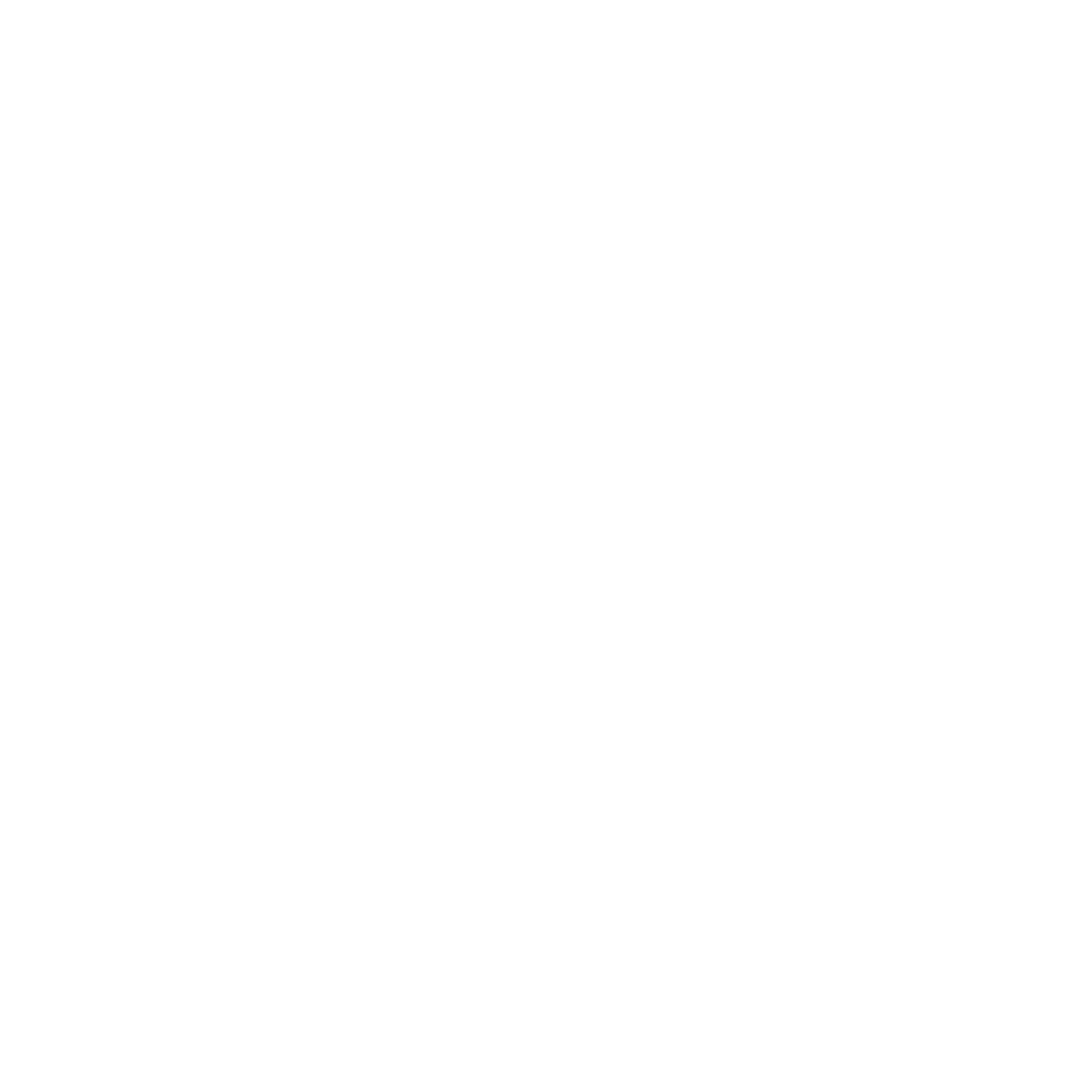## Welcome to your GasanMamo Motor Policy

Thank you for choosing to insure your vehicle with GasanMamo.

We have many years' experience in providing our policyholders with a reliable and competent motor insurance service, so you are in safe hands.

The policy contains all you need to know about the motor insurance cover you have purchased. You will also find information as to what to do if you have an accident and how to make a claim. If you need to ask any questions or should you require further information, please contact us and we will be more than happy to help you out.

We look forward to offering our insurance protection to you and to your vehicle.

## What to do if you have an accident

First of all do not panic! Here is what you need to remember:

- 1. By law, you must stop if there is damage to any vehicle or property, or injury to any person, or certain animals, including dogs and horses. You must give your name, ID card number, address and insurance details to anyone with good reason to ask.
- 2. Make sure you get the names, addresses and phone numbers of any drivers, passengers or pedestrians involved, and details of any witnesses. By law, drivers must provide details of their insurance company and their policy number.
- 3. If you have a camera with you (for instance in your mobile phone) it is always a good idea to take photos of the accident, of any road signs or markings and of any damage suffered by the vehicles involved, before the vehicles are moved.
- 4. Do not admit blame or liability for an accident or offer to pay for any damage.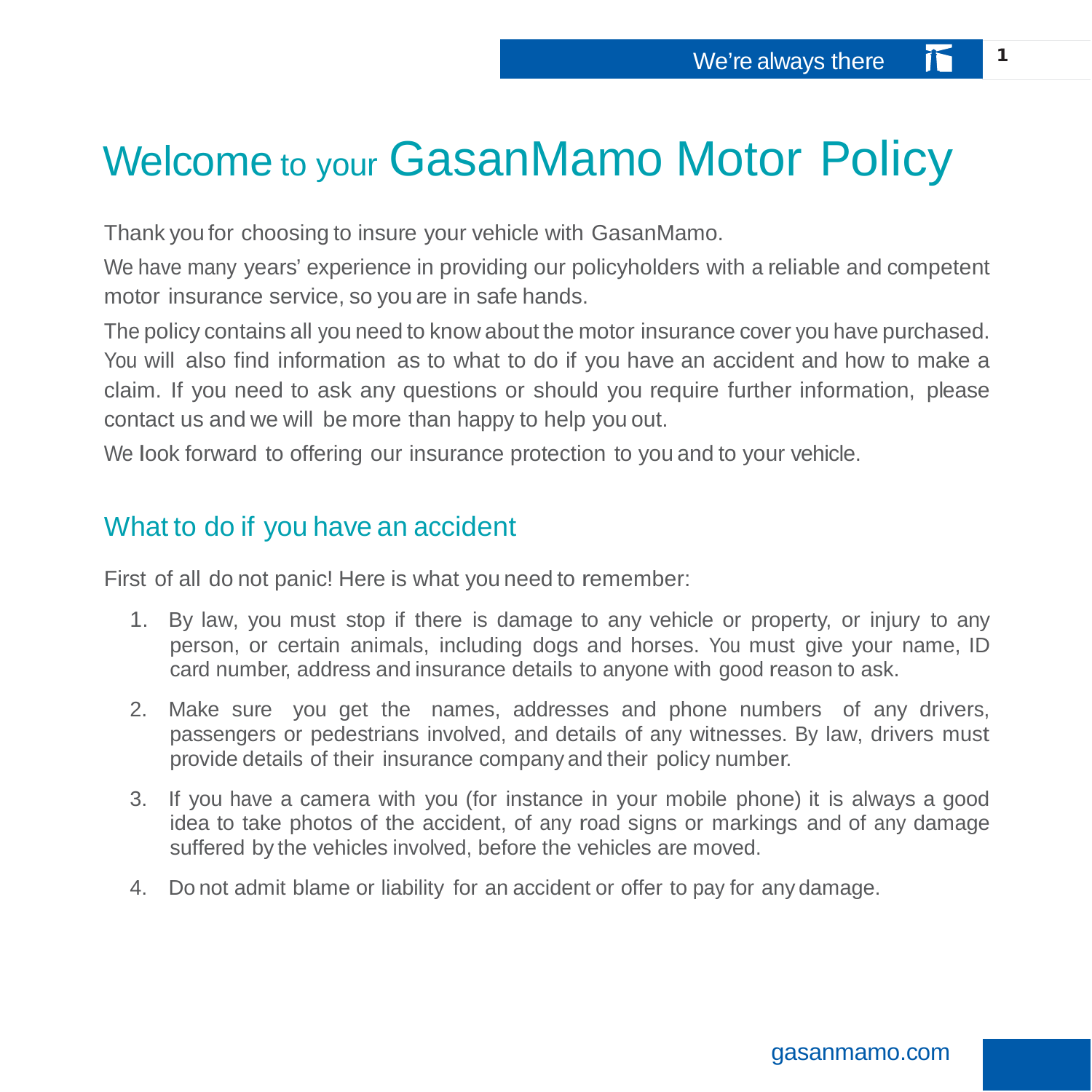#### **<sup>2</sup>** We're always there 忻

- 5. If you are involved in a front-to-rear collision you and the other driver must complete the Accident Report Form. You do not need to leave the vehicles in the same position they were in when the accident happened. If you are obstructing the traffic flow move the vehicles to a safe area where you can complete the form. Remember to keep the Accident Report Form, which we provided you with when you took out this insurance, in your vehicles at all times.
- 6. In any other collision, as long as no persons have been injured, you are to call the traffic Accident Warden Service on 2132 0202. You are required to remain on site until the warden arrives and to provide all the information requested. Do not move the vehicles unless ordered to do so by a Police Officer or by the warden. Follow any instructions given by the warden. We will receive a copy of the report drawn up by the wardens automatically and you will incur no charge for this service.
- 7. If the collision results in persons being injured, call the emergency services immediately on 112. Do not move any injured persons unless their life is in immediate danger, wait for the paramedics.
- 8. If, as a result of the accident, damage is caused to state-owned property then it is necessary to call the police who will come on site to draw up a report.
- 9. If your vehicle cannot be driven following the accident you may call the GasanMamo Roadside Assistance Service on 2123 4661 or 7923 4661, and your vehicle will be towed for a fee to be incurred by you to a destination of your choice unless you have purchased Roadside Assistance Cover in which case your vehicle will be towed for free.
- 10. If your vehicle suffers damage as a result of any criminal activity (such as an attempted theft or malicious damage) you need to report the matter to the police at the nearest police station. Do not disturb any evidence that the police may require in their investigations.
- 11. If you collide into or damage any other property belonging to third parties (such as boundary walls, trees, electricity poles, building facades or street furniture) please report the incident to the wardens who will come on site and draw up a report.

Contact us as soon as you can on 2134 5130 to report your accident. You can also email us or use our website to report the claim:

#### [accidents@gasanmamo.com](mailto:accidents@gasanmamo.com)

[www.gasanmamo.com/support/claims/motor/form/](http://www.gasanmamo.com/support/claims/motor/form/)

#### gasanmamo.com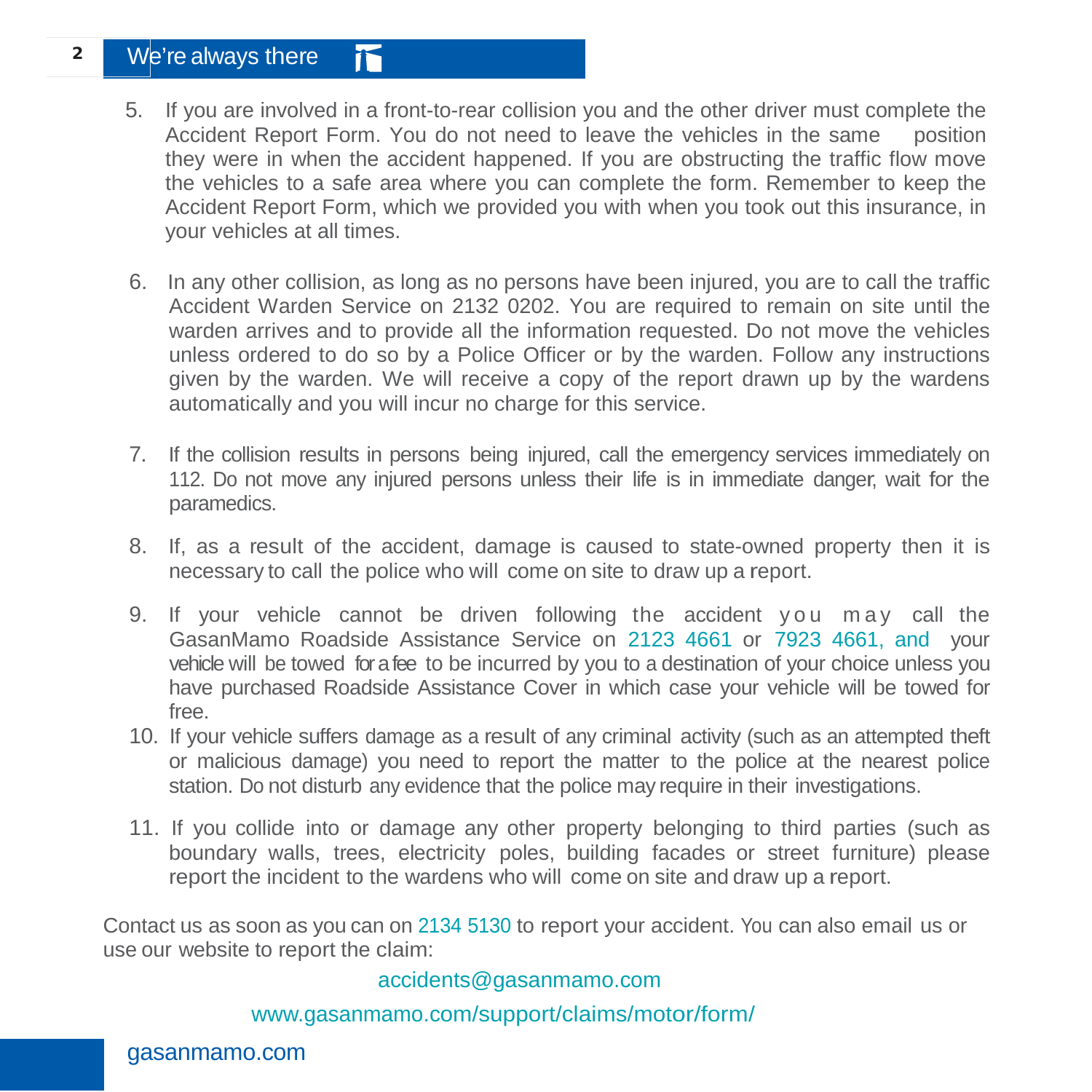## **Definitions**

Wherever the following words or phrases appear, they will have the meaning described below:

#### **Accessories**

Additional or supplementary parts of your vehicle not directly related to its function as a vehicle which however must form an integral part of the vehicle. These will include audio and other in-car entertainment equipment and satellite navigation systems fitted by the vehicle manufacturer. Mobile phones and child seats are not included within this definition. Where your vehicle is a motor caravan the term shall also include fixtures, fittings, furniture and furnishings. The maximum value insured is of €350.

#### Agreed Value

The value shown on the policy schedule under the heading "Insured's estimate of Motor Vehicle Value, including accessories and spare parts"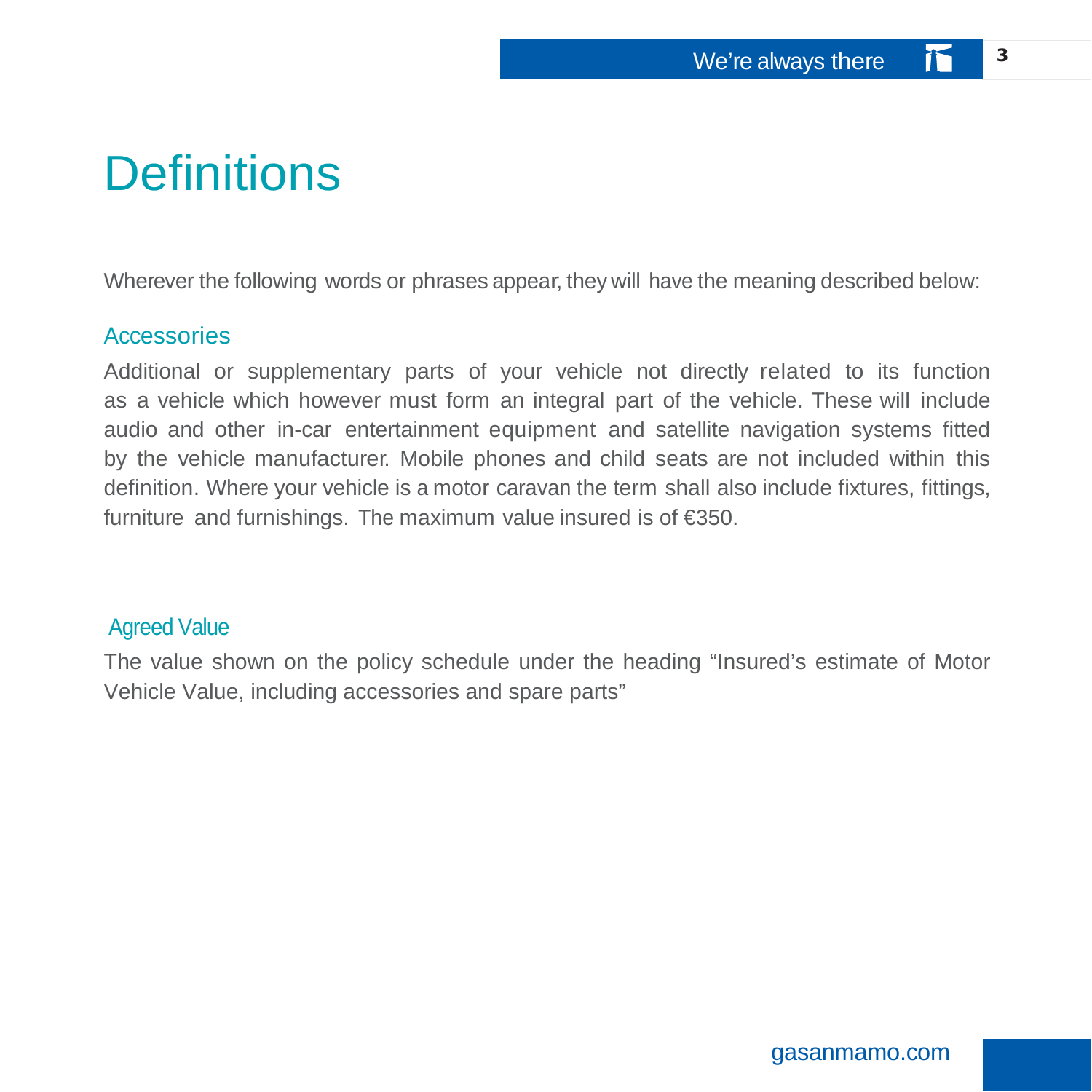#### Authorised Driver/ Permitted Drivers

This term, in relation to your vehicle, shall have one of the following meanings as corresponds to the number indicated on the policy schedule:

- 1. You.
- 2. You and your spouse/partner.
- 3. You and any person aged 25 years or over driving on your order or with your permission.
- 4. You and any person aged 21 years or over driving on your order or with your permission.
- 5. You and any person driving on your order or with your permission.
- 6. You and any person provided he is in your employment and driving on your order or with your permission.

Provided that any other number that appears on the policy schedule shall have the meaning ascribed to it either on your policy schedule or by endorsement provided also that the driver holds the appropriate category driving licence to drive the insured vehicle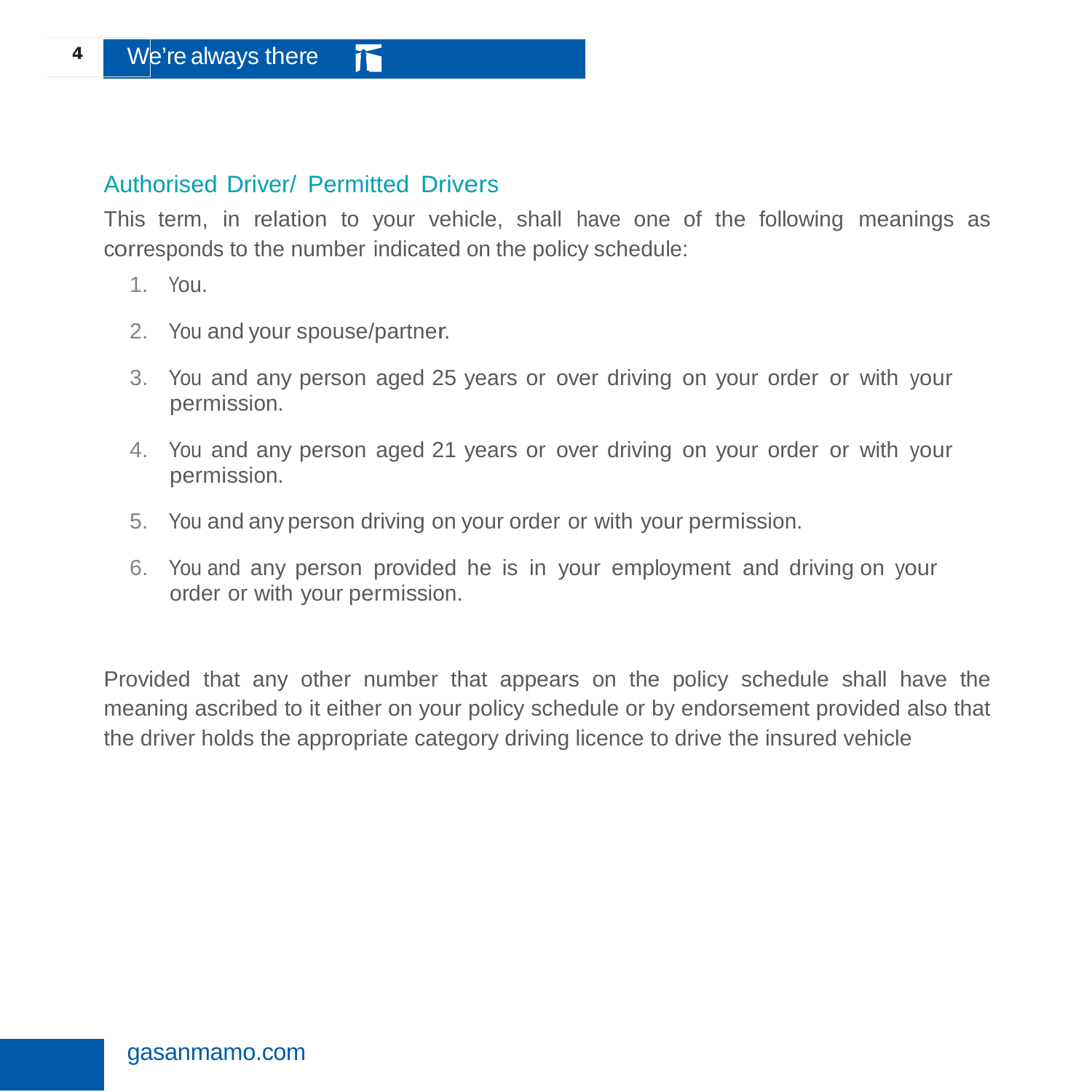### Certificate of Motor Insurance

The document that you must have as proof that you have the motor insurance necessary to comply with the law.

The certificate does not, however, indicate the full policy cover and for this you need to refer to this policy document. Wherever the expression certificate of motor insurance is used in this contract, it means the certificate which from time to time, is that in force and not one which we have withdrawn or which has ceased to be valid.

#### Claim

A claim against the policyholder or against any person entitled to indemnity under the policy for damages that are required to be covered by legislation, the Protection and Compensation Fund Regulations (including any agreement between insurers drawn up as a result of these regulations) or any other law in force in Malta, notwithstanding that the policyholder or such other person has failed to give notice of such event to the insurer. Each and every loss shall be considered as a separate claim under the policy.

#### Designated state

Any designated state as defined by legislation and Switzerland, Andorra, San Marino and Vatican City.

Designated states include all member states of the European Union and members of the European Economic Area (EEA).

#### Endorsement

Changes in the terms of your policy. Endorsements are subject otherwise to all existing policy exceptions and conditions (applicable endorsements are shown in your policy schedule).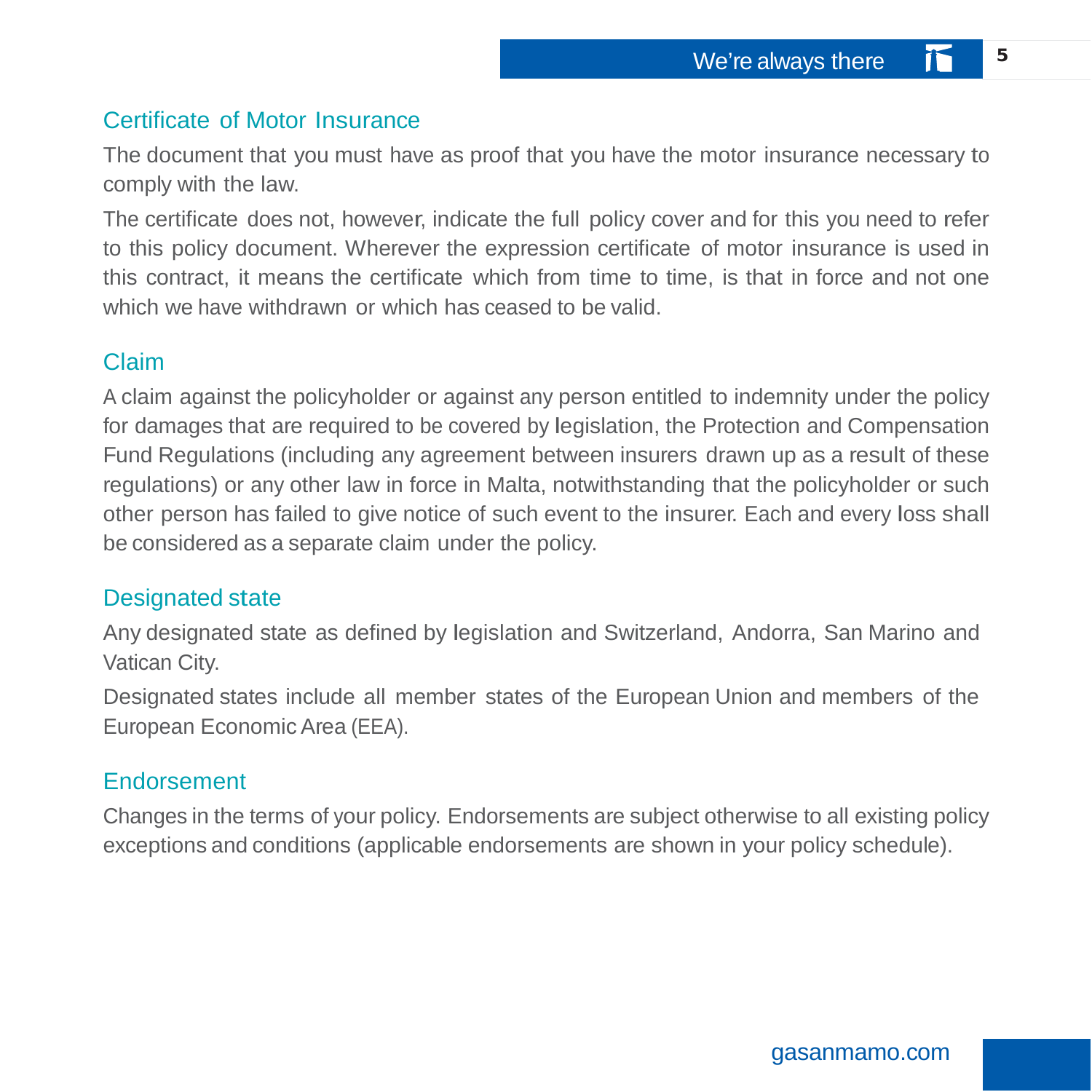### **Excess**

The amount you will have to pay towards each and every loss for which there is a claim. The excesses are shown in this policy, on your policy schedule or by endorsement. The highest excess will apply.

### **Fire**

Fire, lightning or explosion.

## Green Card

A document required by certain countries to provide proof that you have the minimum insurance cover required by law to drive in that country.

## Hazardous Goods

- High explosives such as nitro-glycerine, dynamite or any other similar explosive;
- pyrotechnic materials;
- bulk supplies of liquefied petroleum or gasoline;
- gases or chemicals in liquid, compressed or gaseous form other than liquefied petroleum gas cylinders up to 25 kgs

## **Legislation**

The Motor Vehicles (Third Party Risks) Ordinance, Chapter 104 of the Laws of Malta. Protection and Compensation Fund Regulations, Chapter 403.13 of the Laws of Malta.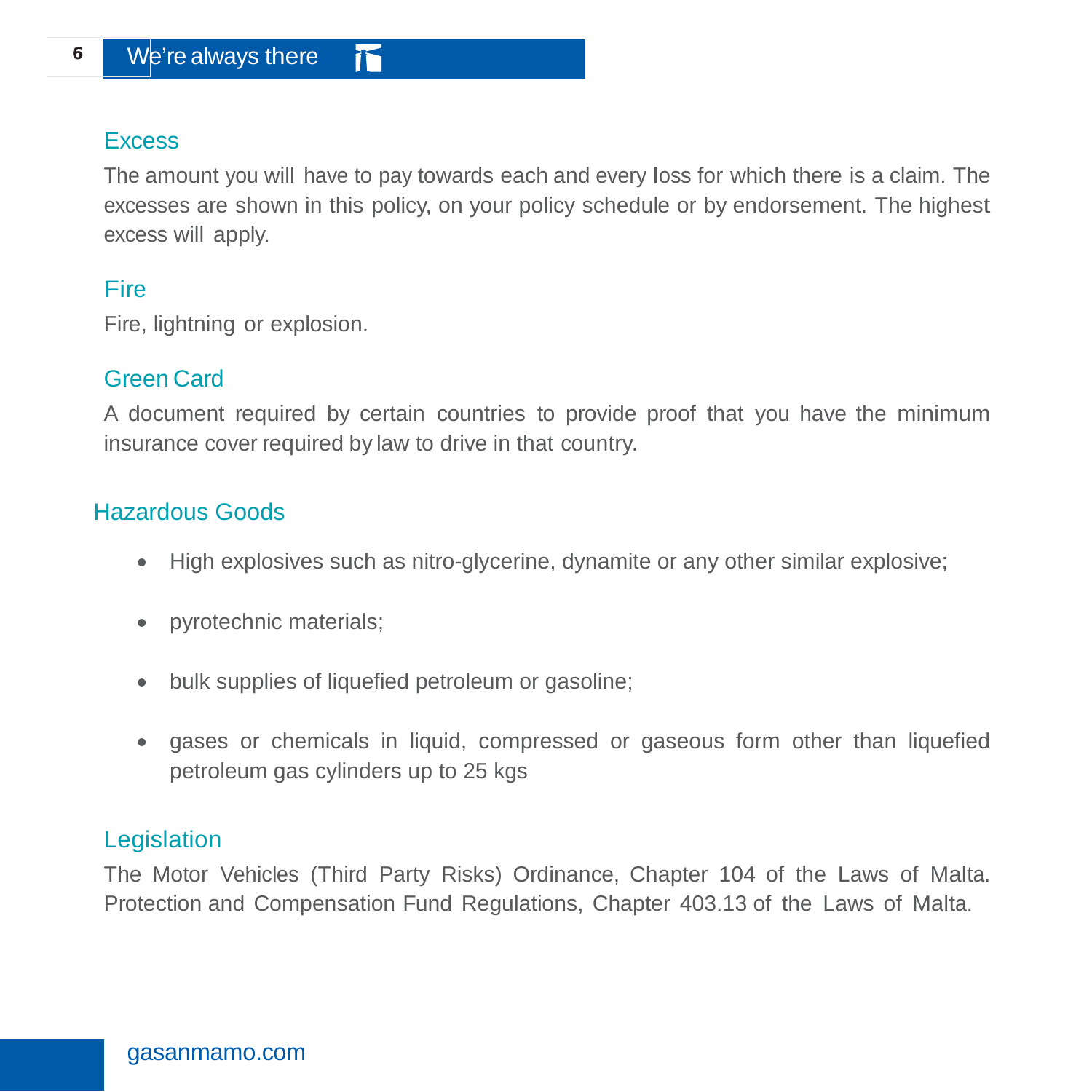### Limitations as to Use

Where your vehicle is described under the 'Limitations as to Use' section of your policy schedule as:

#### Collectors' Car or Classic MotorCycle or Collectors' Multi Vehicle or Collectors' Multi Vehicle (M/C)

This shall mean use solely for social, domestic and pleasure purposes and for your business, that of your spouse or that of your employers or your spouse's employers. The policy shall not cover use for hire or reward.

If you receive a contribution as part of a car sharing arrangement involving the use of any vehicle insured under this policy for carrying passengers for social or similar purposes, we will not consider this to be carriage of passengers for hire or reward provided that the:

- vehicle is not constructed or adapted to carry more than eight passengers (excluding the driver); and
- passengers are not being carried in the course of <sup>a</sup> business of carrying passengers; and
- total contributions received for the journey concerned do not involve an element of profit.

#### **Malta**

The Republic of Malta including any recognised sea passage within the Republic.

### Period of Insurance

The period of time covered by this policy as shown in the policy schedule.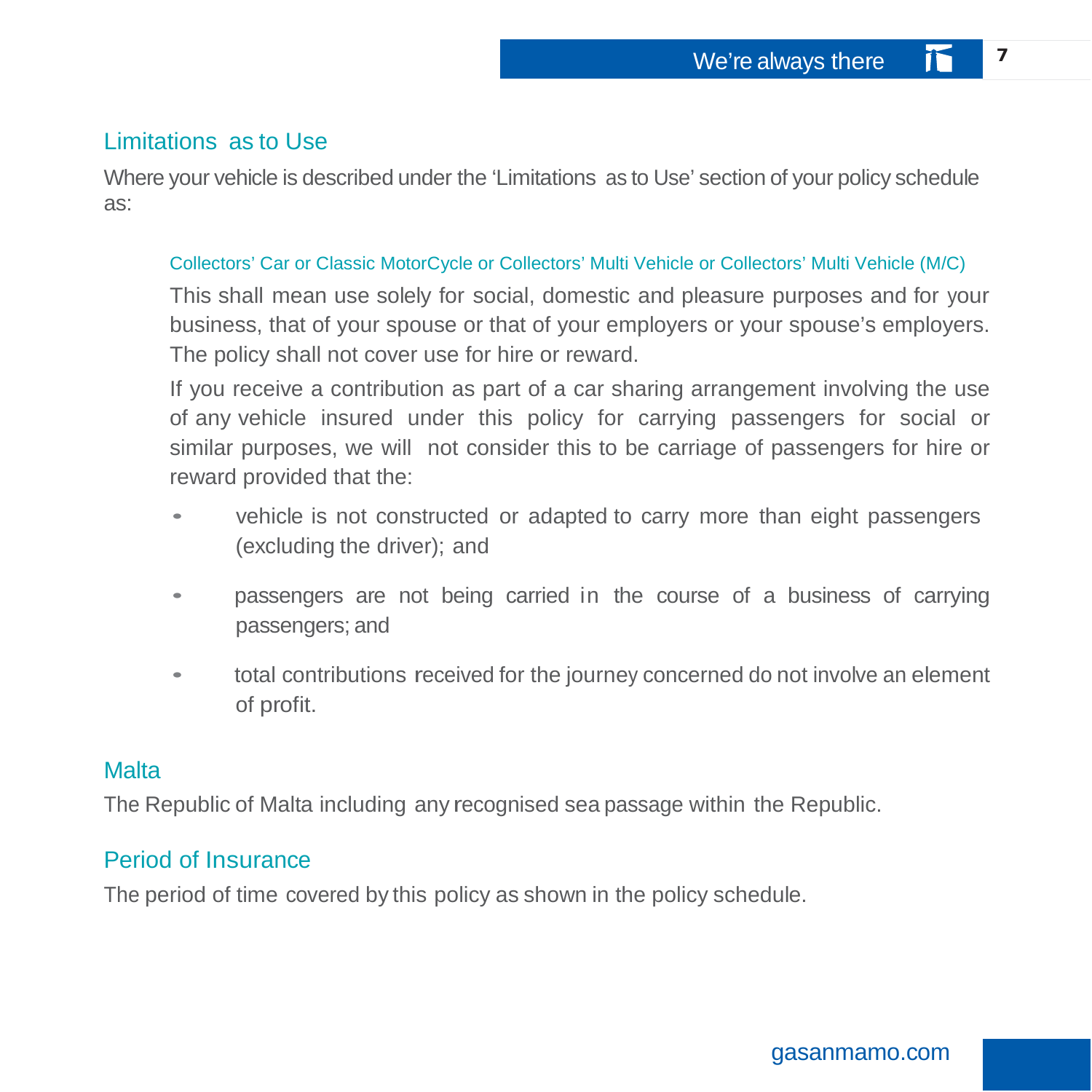### Policy Schedule

The document containing details of you, your vehicle and the insurance protection provided to you. The policy schedule shows who can drive your vehicle and what purposes it can be used for and any applicable endorsements.

#### Private Garage

A self-contained building to which only you and members of your household have access. The garage must be built of brick, stone or concrete.

#### Spouse/Partner

The spouse or partner of the insured living at the same address and sharing financial responsibilities as the insured. This does not include business partners or associates.

#### Territorial Limits

Malta or another country as defined in section 6 of this policy or as may be extended by endorsement.

### **Theft**

Theft or attempted theft.

### The Insured/You/Your/Policyholder

The person or persons described as the insured in the policy schedule.

## The Insurer/We/Us/Our/The Company/GasanMamo Insurance

GasanMamo Insurance Limited.

## Third country

A state other than Malta and which is not a designated state.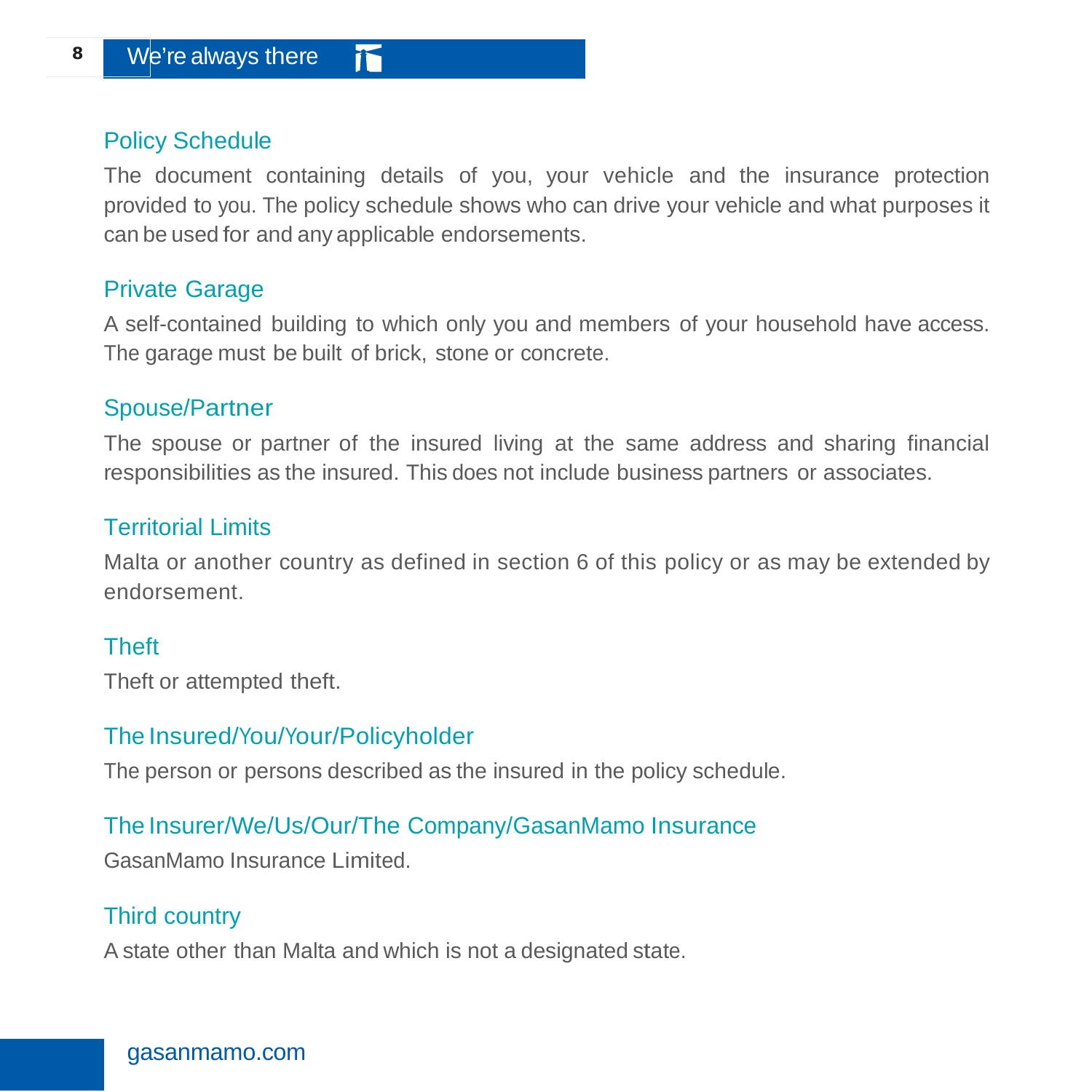### **Trailer**

Any form of trailer, caravan or any disabled mechanically propelled motor vehicle which is capable of being towed by your vehicle.

### Your Car / Your Vehicle / Motor Vehicle / Your Motorcycle

The vehicle described in the policy schedule belonging to you and designed for use on a public road.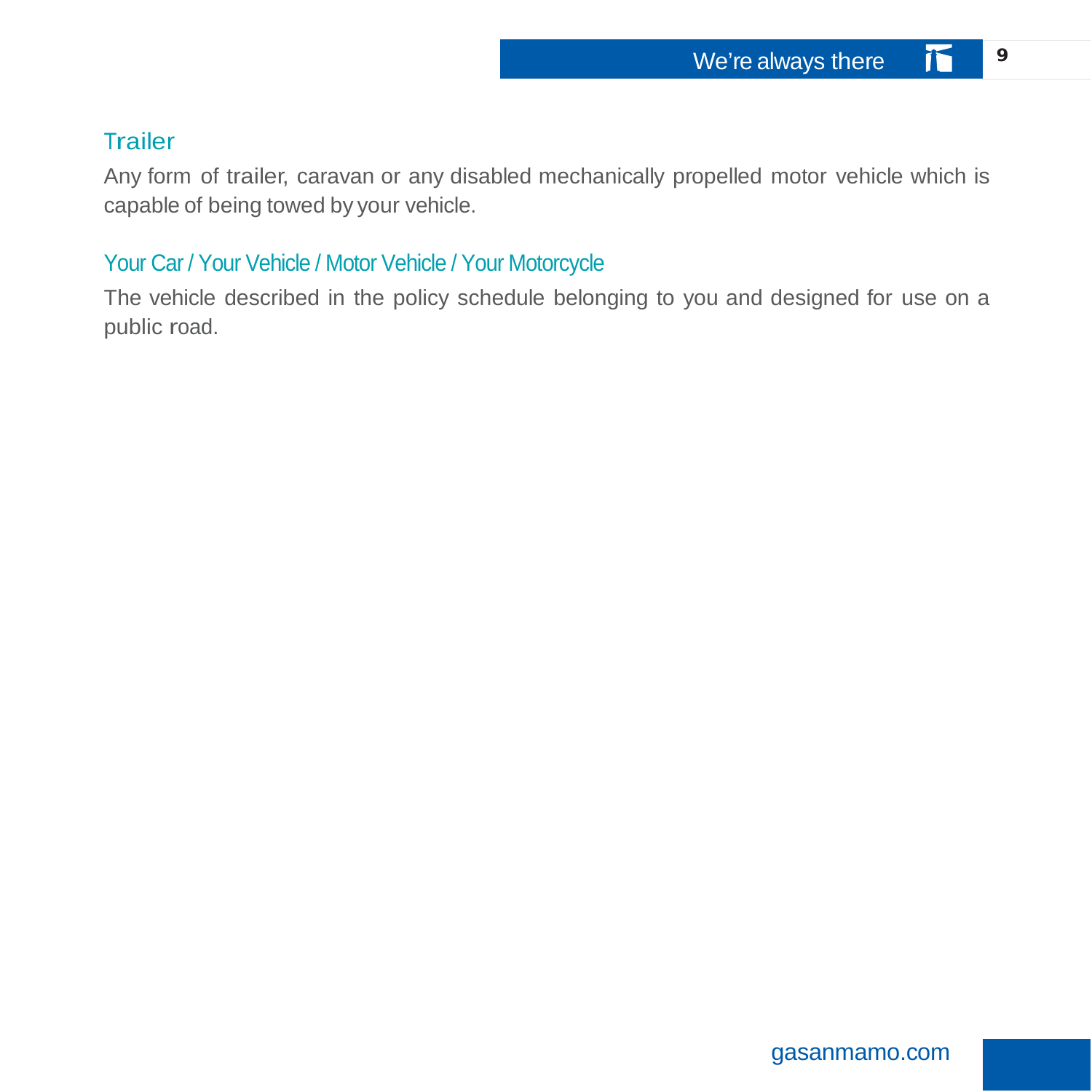## The Contract of Insurance

This policy is a contract of indemnity between you, the policyholder, and us, GasanMamo Insurance Ltd.

In return for payment of the premium by you, we will provide insurance in accordance with the policy cover shown in the schedule for accident, injury, loss or damage that happens within the territorial limits during the period of insurance.

This policy, the proposal form and the policy schedule, the certificate of motor insurance and any endorsements should be read together and form the contract of insurance.

## Law applicable to contract

The laws of Malta will apply to this contract unless you and us agree otherwise.

## **Jurisdiction**

The cover provided under section 2 - Your liability to others, shall apply only to judgements, decisions or orders that are delivered by or obtained from a Court in Malta or a designated state. It shall not apply to judgements, decisions or orders, whatever the judgement, decision or order may be called, obtained from a court or other tribunal in a third country. Furthermore the indemnity provided herein shall not apply to a judgement or order obtained in Malta or in a designated state for the enforcement of a judgement, decision or order obtained in a third country or to costs and expenses of litigation recovered by any claimant from you, which costs and expenses of litigation are not incurred in Malta or in a designated state.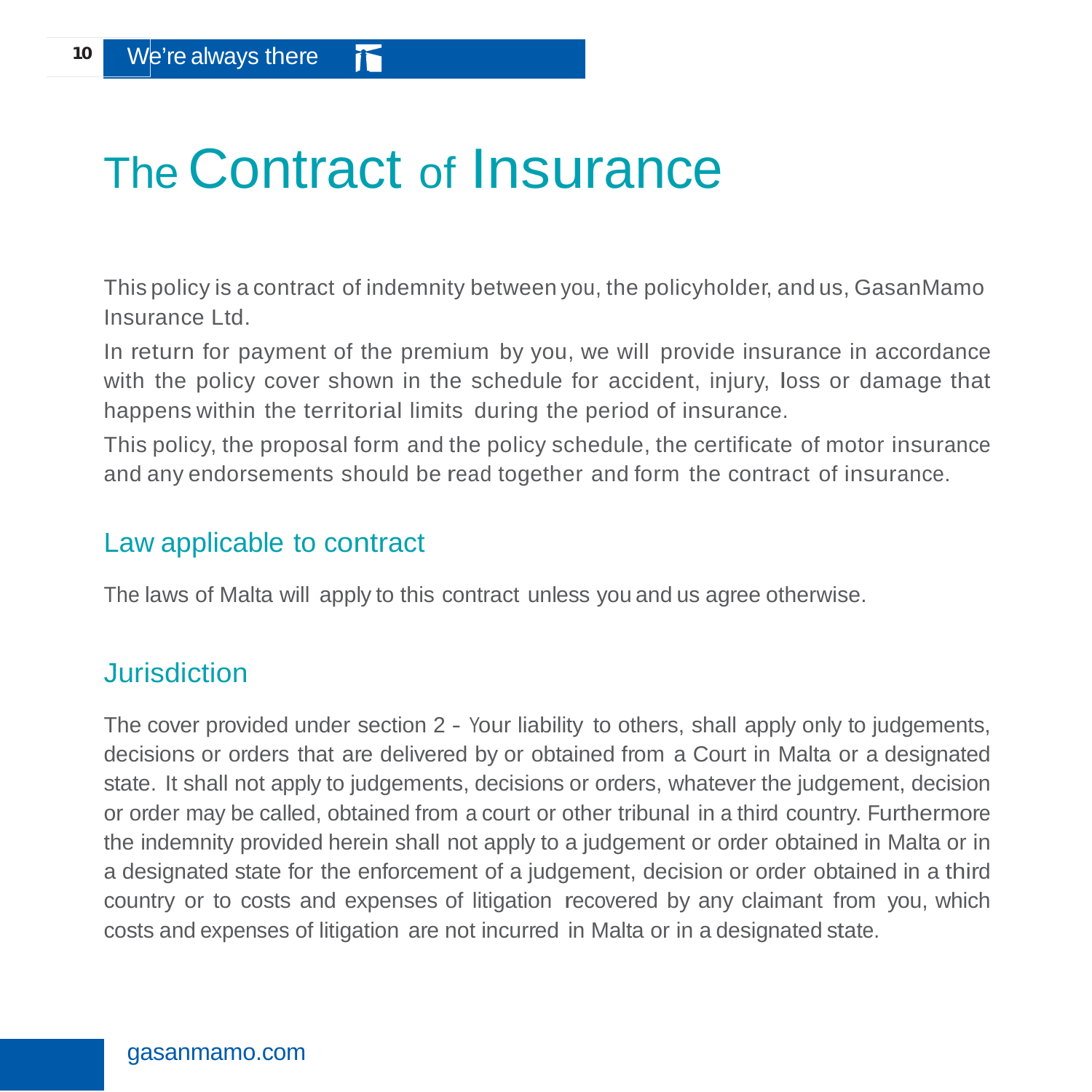## Changes we need to know about

Please tell us immediately if you become aware of any changes to your circumstances which may affect this insurance or any other material facts. Such facts could include but are not limited to:

- a change to the persons to be insured;
- a change in the address where you normally keep your vehicle;
- a change of use of your vehicle;
- pending prosecutions, outstanding police enquiries, criminal convictions or charges for a criminal offence of any of the persons to be insured and motoring convictions;
- you must also inform us immediately if the ownership of your vehicle changes as the protection offered by this policy applies only for as long as you are the owner of the vehicle;
- any modification to your vehicle;
- any physical or mental impairment to any person insured by this policy.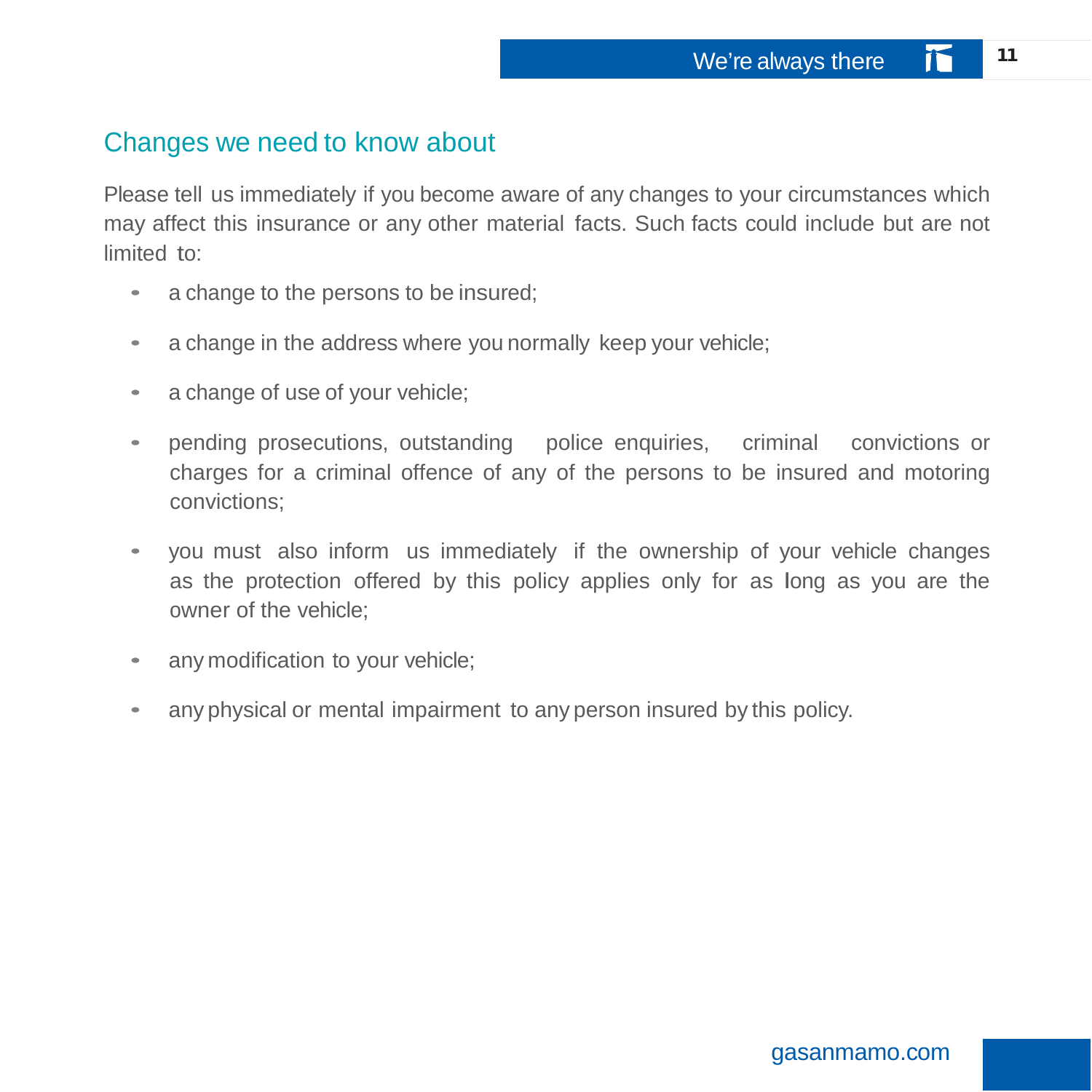## Policy cover index

| Comprehensive              | All sections of the policy are operable                                                                                                               |  |
|----------------------------|-------------------------------------------------------------------------------------------------------------------------------------------------------|--|
| Third Party Fire and Theft | Section 1 and 3 is inoperative except for loss or damage to the<br>vehicle caused directly by fire or theft. Sections 2, 5, 6 and 7 are<br>operative. |  |
| Third Party Only           | Sections 2,5, 6 and 7 are operative                                                                                                                   |  |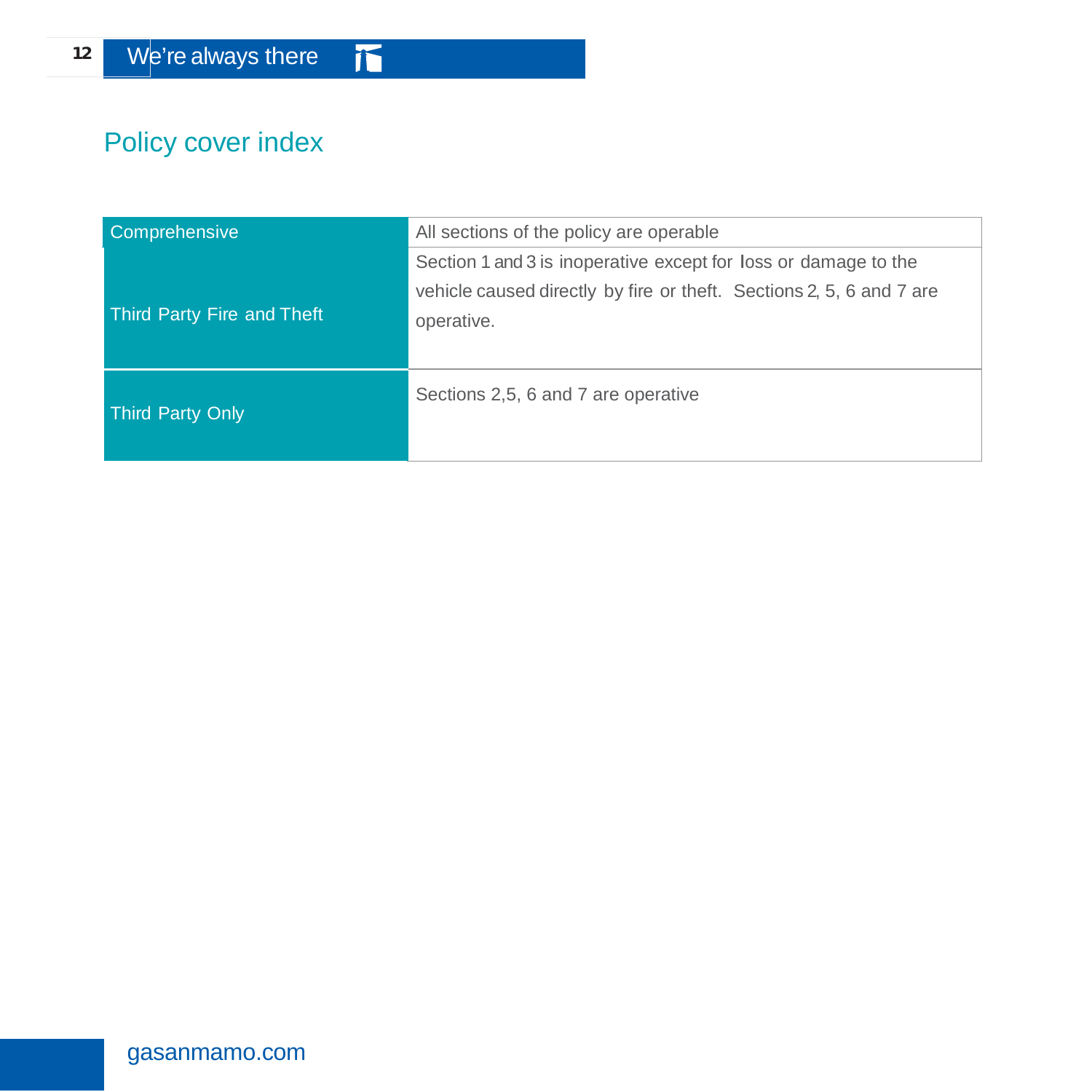## Section 1

## Loss of or damage to your vehicle

If your vehicle is lost, stolen or damaged, we may, at our option, either:

- pay for your vehicle to be repaired; or
- replace your vehicle; or
- pay in cash the amount of the loss or damage.

The same cover also applies to accessories and spare parts relating to your vehicle while these are in or on your vehicle or while in your private garage and which fall within the maximum amount payable.

The maximum amount we will pay in all cases will be:

- 1. the agreed value of your vehicle or
- 2. the cost of repairing your vehicle up to the agreed value.

If, to our knowledge, your vehicle is subject to a hire purchase or leasing agreement, we may make any payment arising from a claim under the policy to the owner described in that agreement whose receipt will be a full and final discharge to us.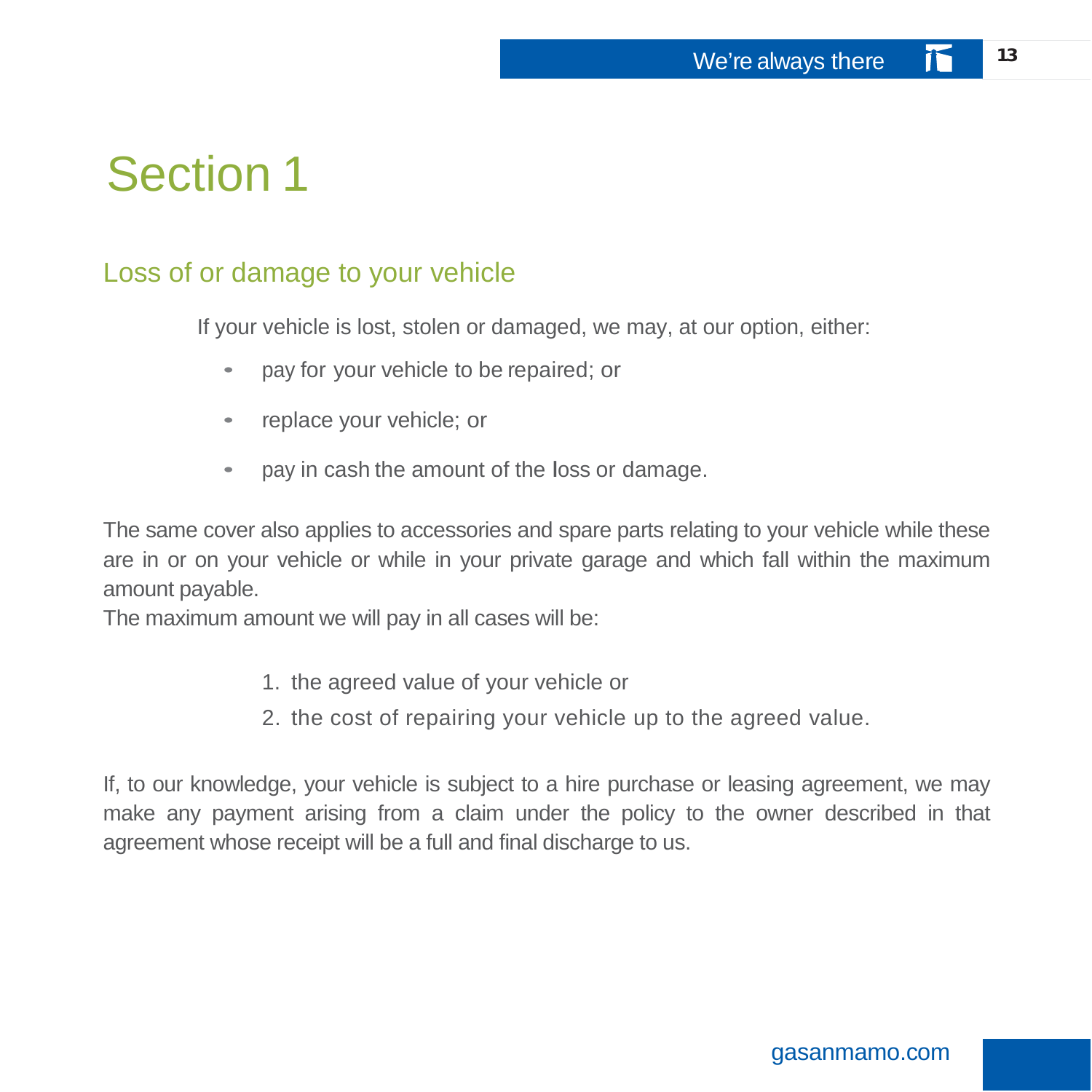## Removal and Protection

If your vehicle is disabled through loss or damage insured under this policy we will pay up to a maximum of €125, the reasonable cost of protection and removal to the nearest suitable repairer and the reasonable cost of delivery to your address shown on the policy schedule after repair.

## Spare parts and accessories

We may decide to repair your vehicle with parts which may have not been made by the manufacturer of your vehicle but which are of a similar standard.

If any accessories or spare parts required for the repair of your vehicle are not available from the stocks held in the country in which it is being held for repair, we will have the option to pay in cash the cost of such accessories or parts limited to:

- the price quoted in the latest available catalogue or price list issued by the manufacturer or his agents for the country in which your vehicle is held for repair. If no such catalogue or price list exists the price last obtaining at the manufacturer's works plus the reasonable cost of transport, otherwise than by air, to the country in which your vehicle is held for repair and the amount of the relative import duty; and
- the reasonable cost of fitting such accessories or parts.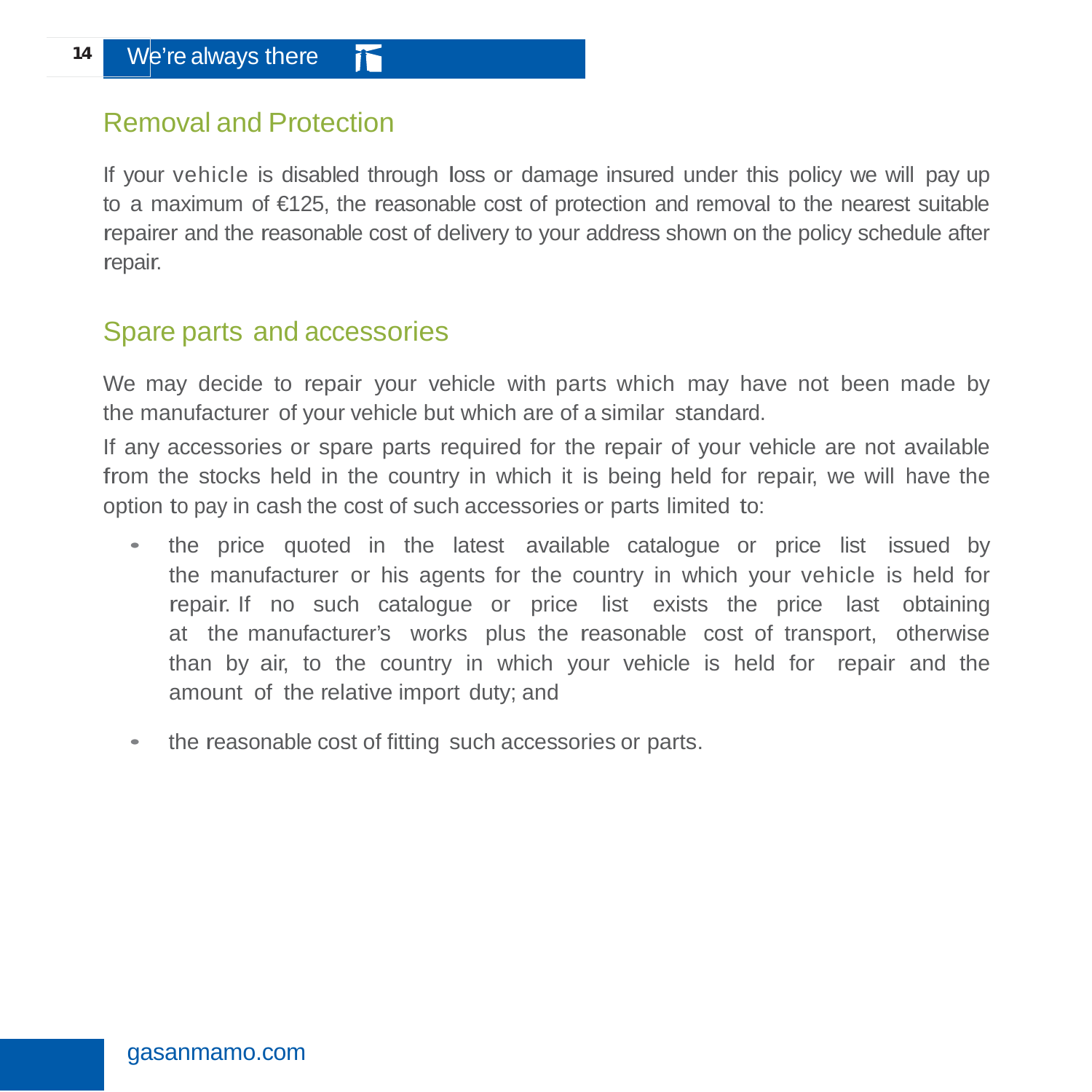## Authorisation of minor repairs

You may authorise any necessary repairs to your vehicle following any accidental damage to it provided that:

- the estimated cost of such repair does not exceed the sum of €125; and
- an estimate of the cost is forwarded to us without delay.

## **Excesses**

If your vehicle is damaged, lost or stolen you will be responsible for the first part of the cost as shown below

| <b>Value of Vehicle</b> | <b>Amount you Pay</b> |
|-------------------------|-----------------------|
| Up to $\epsilon$ 25,000 | €150                  |
| €25,001 to €60,000      | €250                  |
| €60,001 to €120,000     | €600                  |
| €120,001 and over       | € 1,150               |

If the insured vehicle is not a motor cycle and the loss or damage is caused by theft or attempted theft you will have to pay a minimum excess of €250 of any claim.

If the vehicle is damaged whilst being driven by the holder of a provisional license or a full license for less than 12 months or who is aged below 25 years, the insured will be responsible for an additional cost of €100.

These are in addition to any further compulsory excesses imposed by us.

#### gasanmamo.com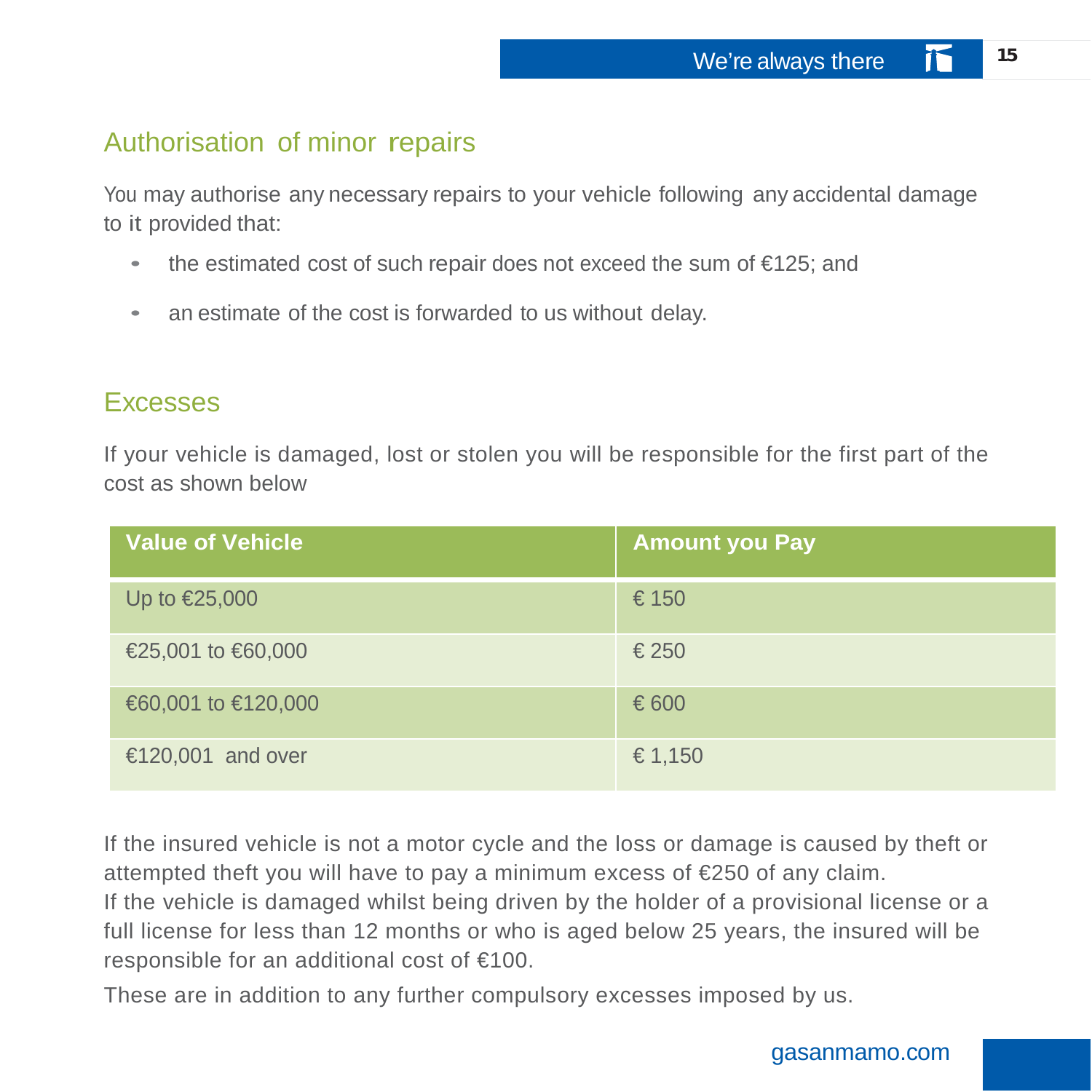## Exceptions to section 1 of your policy

*Your policy does not cover the following:*

- *1. Loss of use, wear and tear, depreciation.*
- *2. Mechanical, electrical, electronic failure breakdown or breakage.*
- *3. Computer and equipment failure or malfunction.*
- *4. Any part of a repair or replacement which improves your vehicle beyond its condition before the loss or damage took place.*
- *5. Loss or damage arising from theft or attempted theft whilst:*
	- *- your vehicle is unlocked;*
	- *- your vehicle windows are open;*
	- *- your vehicle sun roof is left open or unlocked;*
	- *- your vehicle removable roof panel is not attached and locked;*
	- *- your vehicle convertible roof or hood is not secured and locked;*
	- *- your vehicle Ignition keys or devices used to gain entry or to operate your vehicle have been left in or on the vehicle;*
	- *- your vehicle has been left unattended with the engine running when there is no-one in it.*
- *6. Damage to tyres by braking or by punctures, cuts or bursts.*
- *7. Loss or damage directly occasioned by pressure waves caused by aircraft or other aerial devices travelling at sonic or supersonic speed.*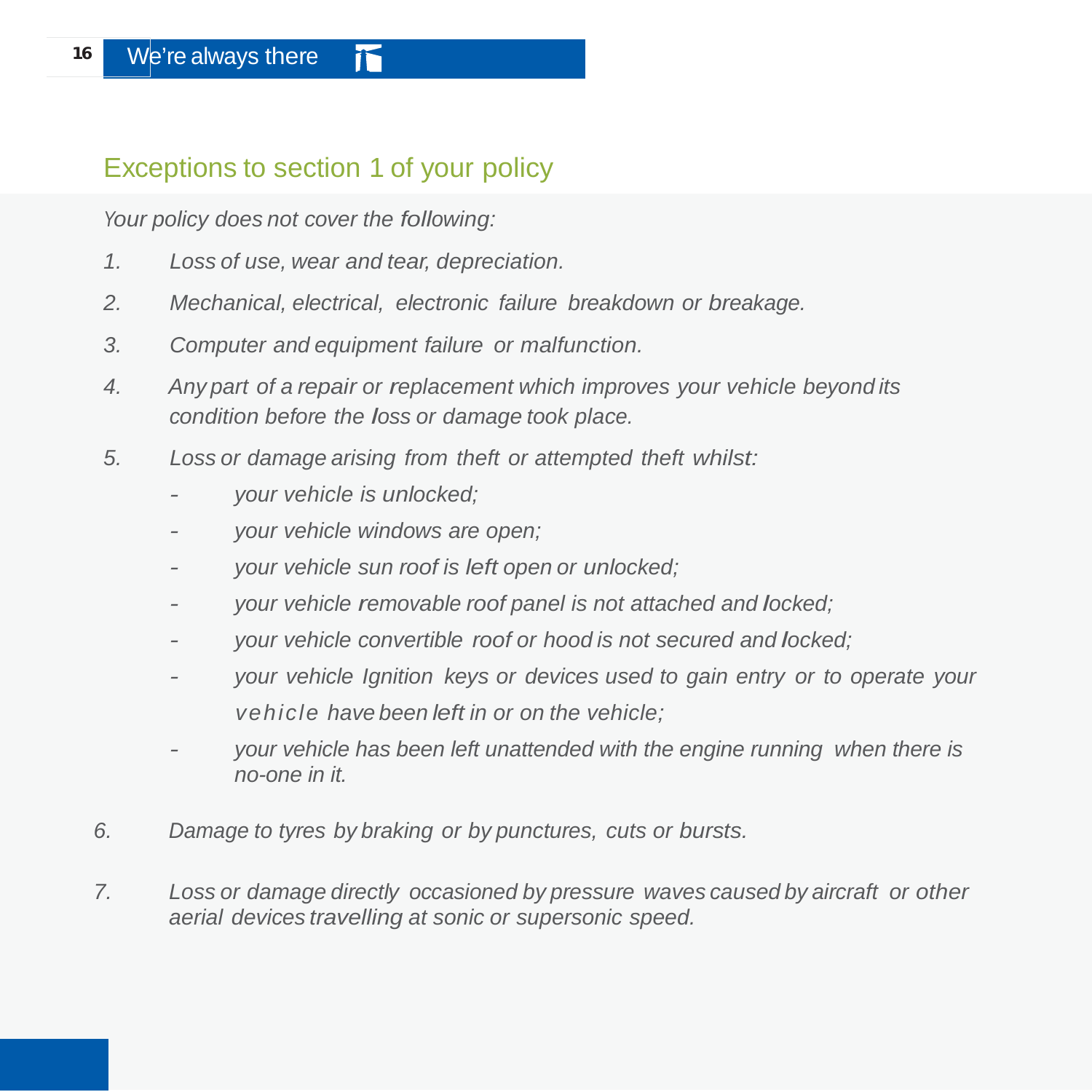- 8. *Deliberate damage caused by anyone insured under this policy.*
- *9. Loss of value following repair.*
- *10. Loss of or damage to audio-visual equipment (other than factory-fitted equipment), portable GPS navigation devices and mobile telephones.*
- *11. Loss of use or other indirect costs such as travel costs or loss of earnings.*
- *12. Loss or damage to any trailer or vehicle, or their contents, while being towed by your vehicle.*
- *13. Storage costs incurred while the vehicle is awaiting the commencement of repairs.*
- *14. Loss or damage as a result of someone acquiring your vehicle by fraud or trickery while pretending to be a buyer.*
- *15. Loss or damage arising from confiscation or requisition or destruction by or under order of any Government or Public Authority.*
- *16. Loss or damage caused by overloading or strain.*
- *17. Loss or damage from incorrectly fuelling your vehicle.*
- *18. Loss or damage caused by insects or vermin.*
- *19. Loss or damage by fire, theft, vandalism or malicious persons if your vehicle is left in the open and not garaged overnight.*
- *20. Loss or damage to helmets or protective clothing.*
- *21. Loss or damage to accessories and spare parts by theft if the motorcycle is not stolen at the same time.*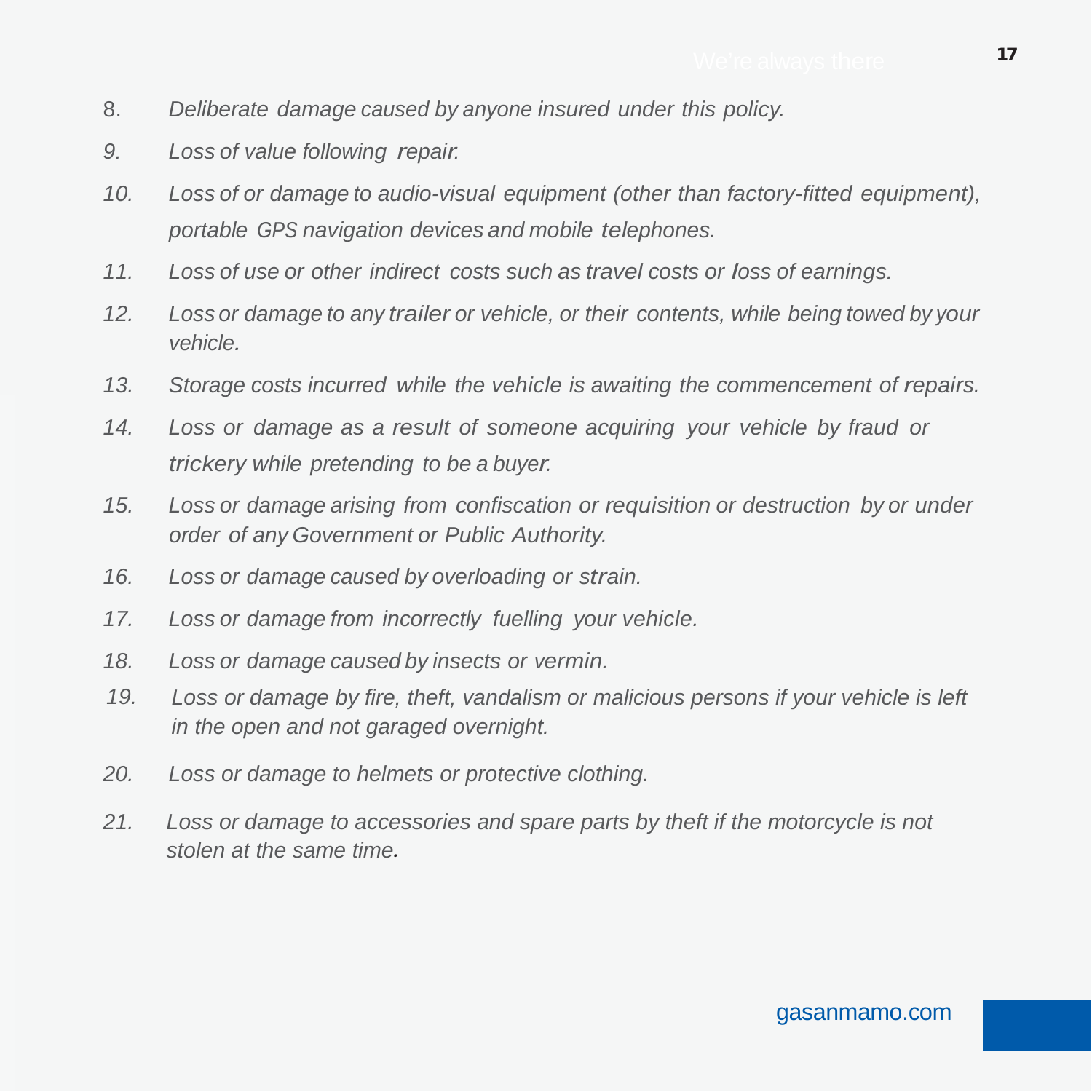

## Your liability to others

We will insure you in respect of all sums which you may be held legally liable to pay for:

- 1. death or bodily injury to other persons up to a limit of  $\bigoplus$ ,000,000, or any higher limit imposed by legislation, for any one claim or series of claims arising out of any one event as a result of any accident involving your vehicle or the loading or unloading of your vehicle; and
- 2. damage to third party property up to a limit of  $\epsilon$ 1,000,000, or any higher limit imposed by legislation, for any one claim or series of claims arising out of any one event as a result of any accident involving your vehicle or the loading or unloading of your vehicle.

Provided that we shall guarantee in each designated state the cover required by the law of that state or the cover required by the laws of Malta if that cover is higher.

We will also insure you in the same way following an accident involving any one disabled mechanically propelled vehicle or any trailer attached to your vehicle. We will not however pay for any loss or damage to the disabled vehicle or the trailer itself.

We will also pay any expenses for which you have our written authority to claim.

In the event of a claim involving damage to other persons' property, we will have the option to relinquish the conduct of your defence, settlement or proceedings upon payment of the €1,000,000 limit or any higher limit imposed by legislation.

We shall not be responsible for the consequences of any alleged act or omission on our part in connection with such defence settlement or proceedings.

gasanmamo.com We shall also not be liable to pay for any costs or expenses which you or any other person claiming under this policy will incur after we have relinquished such conduct.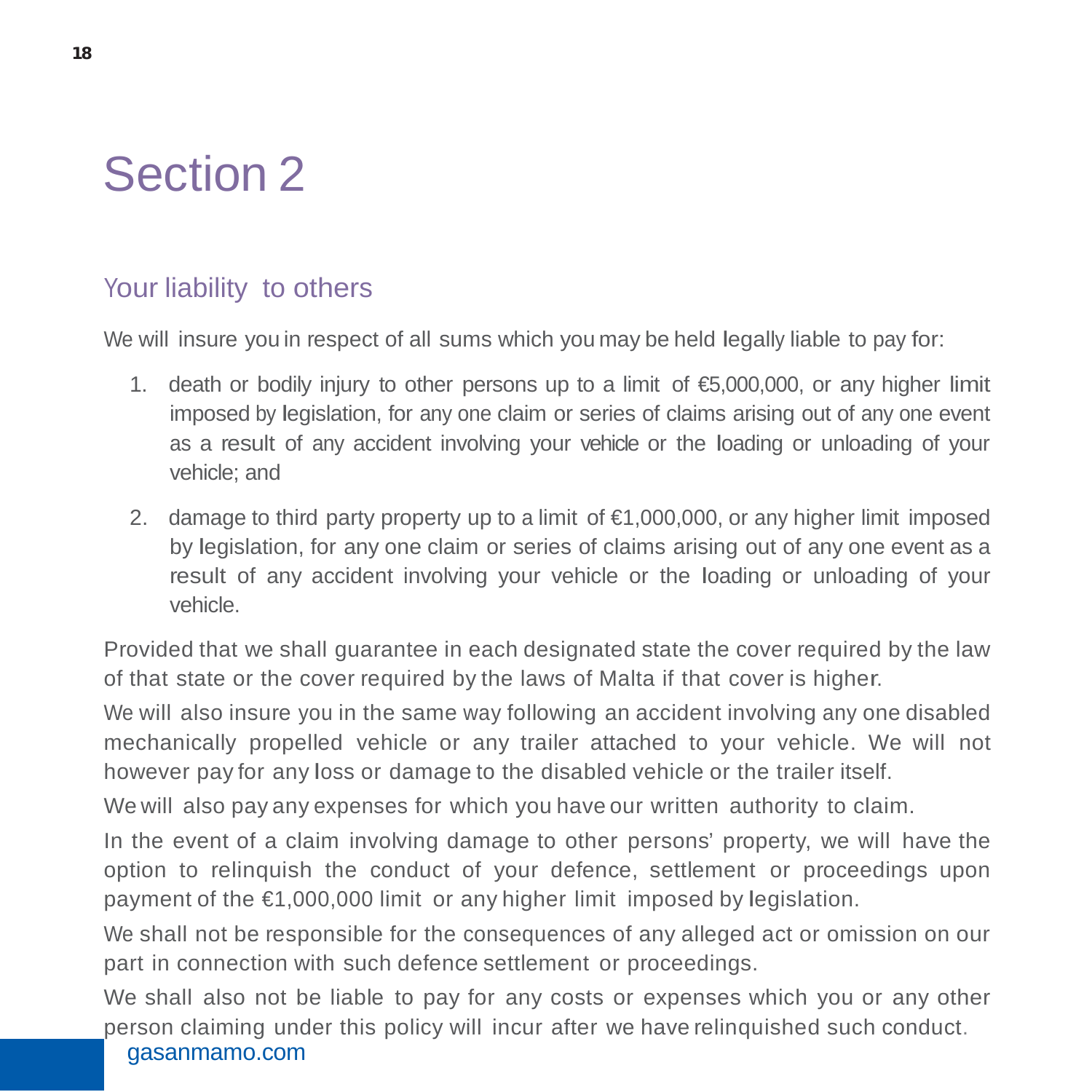## Liability of other persons driving or using your vehicle

We will also insure the following persons under this section in respect of all sums which they may be required to pay by law arising from death or injury to third parties or damage to their property as a result of an accident:

- any person you give permission to drive your vehicle provided that your certificate of motor insurance and/or policy schedule allows that person to drive:
- any passenger travelling or getting into or out of your vehicle.

## Indemnity to legal personal representatives

In the event of the death of anyone who is insured under this section, we will protect his/her legal personal representatives against any liability of the deceased person if that liability is insured under this section.

## Legal costs

We may at our option:

- arrange for representation at any inquest or fatal accident inquiry in respect of any death which might involve a claim under this policy;
- pay for legal services to defend anyone we insure, if criminal proceedings are taken in any court of law in respect of any incident which might involve a claim under this policy.

We will only pay these legal fees if they arise from an accident that is covered under this policy.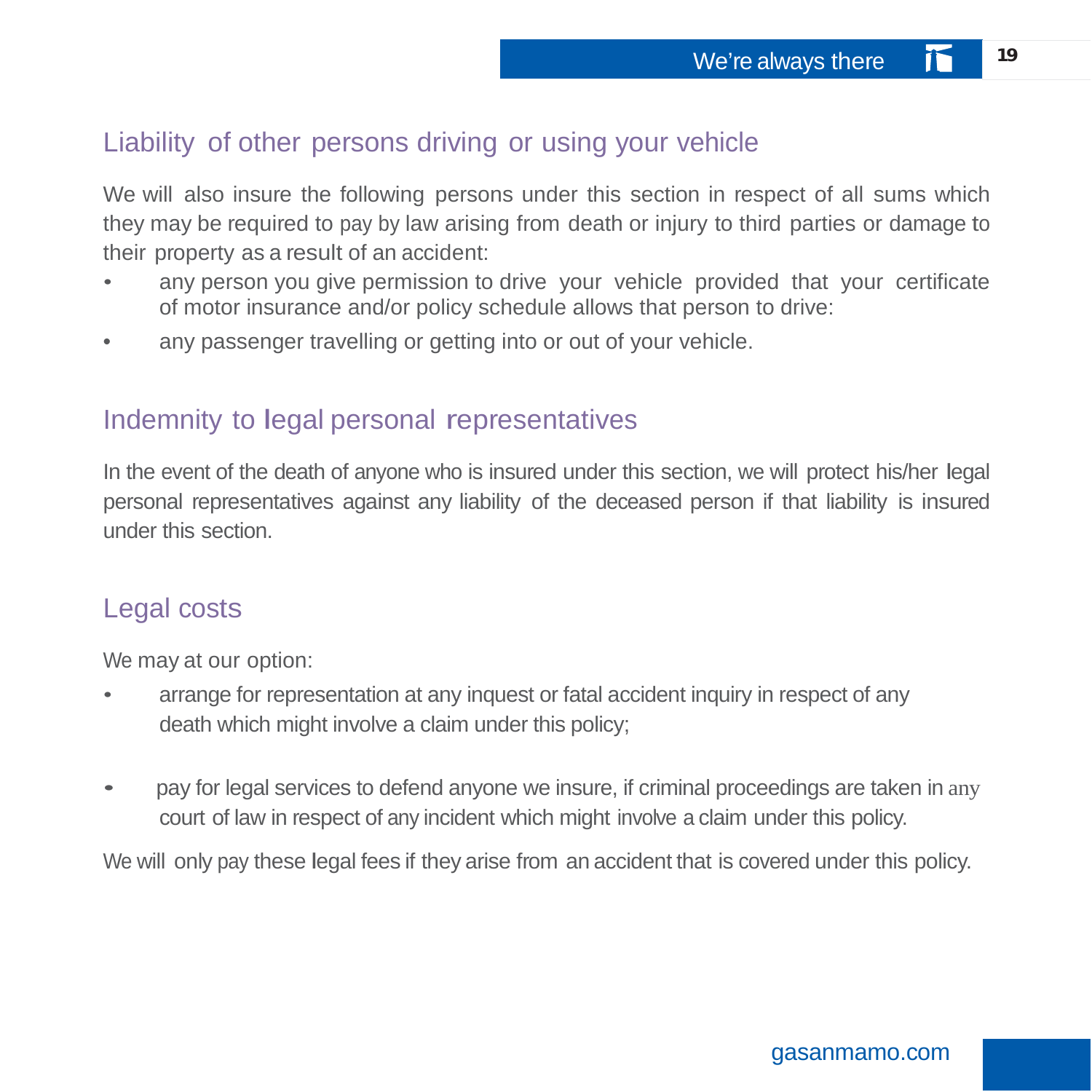## **Excess**

For each claim under this section you will be responsible to pay the first  $\epsilon$ 50 of each and every claim.

This excess shall apply in addition to any other compulsory excess that may apply. This excess shall not apply where a claim is being made under section 1 of your policy in which case all terms applicable to section 1 shall apply.

## Application of limits of indemnity

In the event of any accident involving payments to more than one person insured under this section, any limitation by the terms of this policy or any endorsement on it relating to the maximum amount payable shall apply to the aggregate amount of payments to all such persons and your liability shall be settled in priority.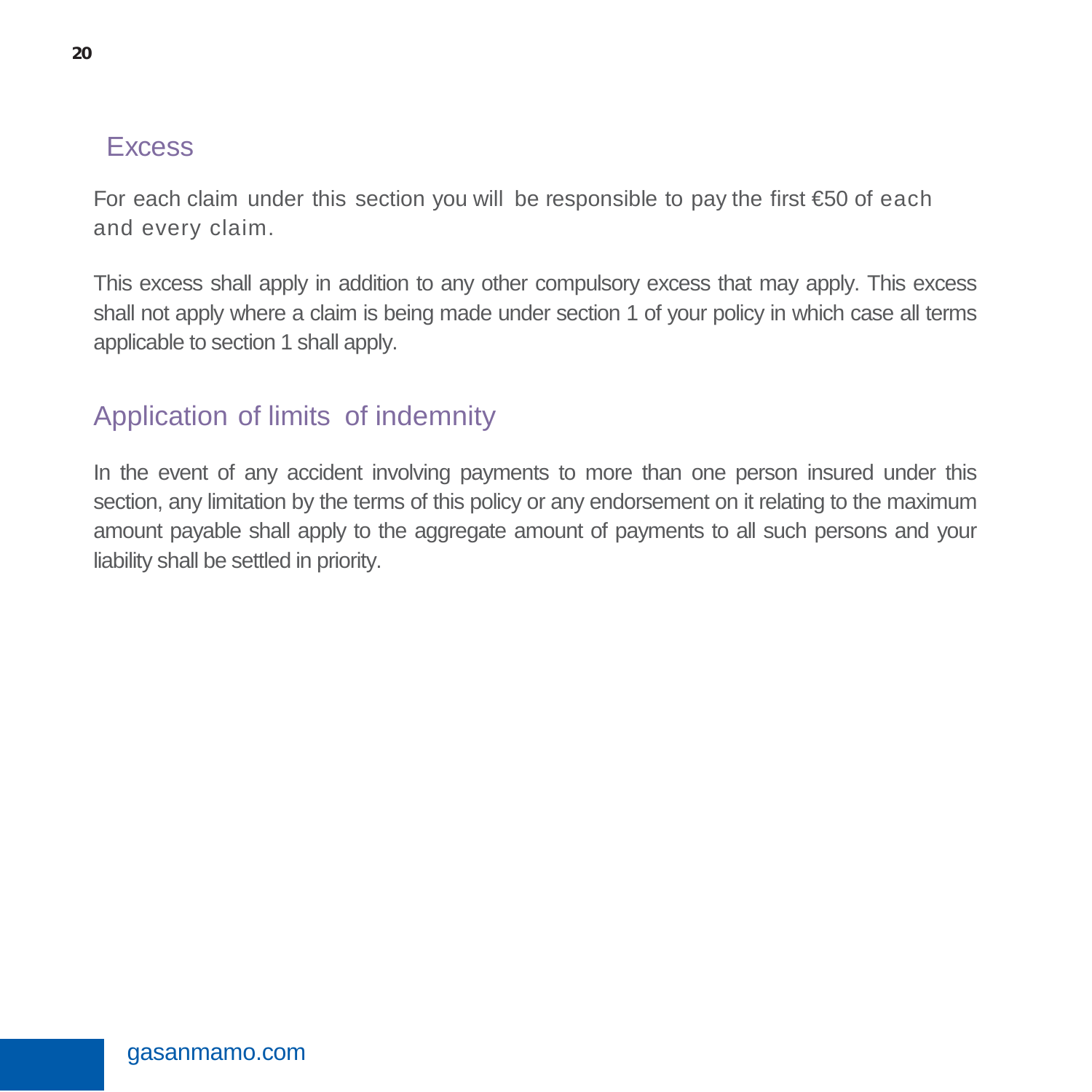## Exceptions to section 2 of your policy

*We will not pay for:*

- *1. Any claim, if the claim relates to loss or damage to property (including any towed disabled mechanically propelled vehicle or trailer) being conveyed or belonging to or in the care of anyone we insure or any member of their households who claims under this part of the policy.*
- *2. Damage to any vehicle covered by this section.*
- *3. Loss, damage, injury or death occurring whilst your vehicle is being used in that part of an aerodrome or airport provided for the take-off or landing of aircraft on the surface, aircraft parking aprons including the associated service roads and ground equipment parking areas and those parts of passenger terminals which come within the customs examination area except where such liability is required to be covered by legislation.*
- *4. Any liability incurred by anyone entitled to protection under the liability section of any other insurance.*
- *5. Loss, damage, injury or death directly caused by pollution or contamination unless caused by a sudden identifiable unintended and unexpected event which occurs in its entirety at a specific time and place during the period of insurance except where such liability is required to be covered by legislation. For the purpose of this exclusion pollution or contamination shall be deemed to mean all pollution or contamination of buildings or other structures or of water or land or the atmosphere.*
- *6. Any liability caused or arising beyond the limits of any road, carriageway or thoroughfare in connection with the bringing of the load to your vehicle for loading on to it or the taking away of the load from your vehicle after unloading from it.*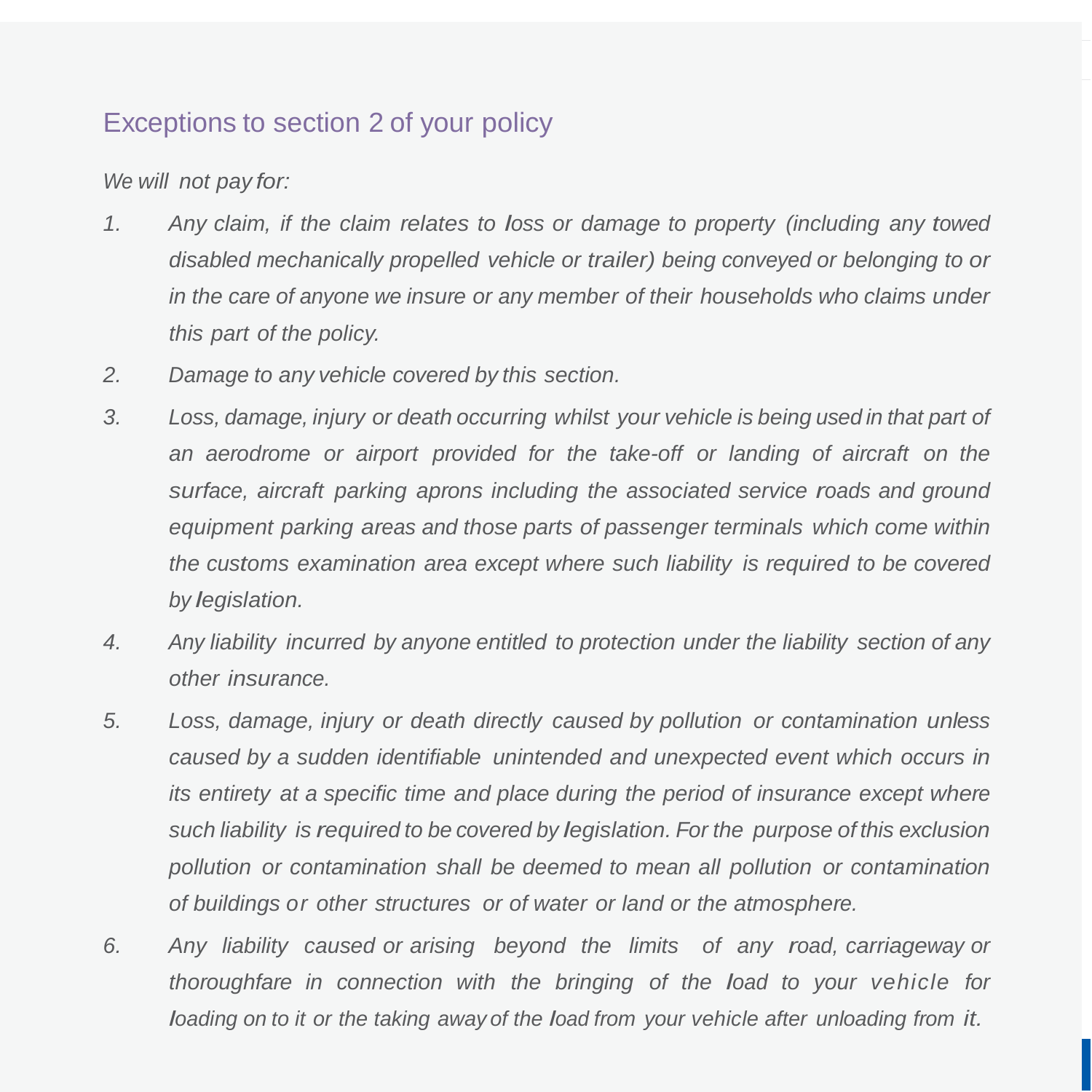## Section 3

## Breakage of glass

The limit of our liability in respect of the repair or replacement of glass in your vehicle's windscreen or windows, or to the bodywork scratched by the breakage of your vehicle's glass is €300. This extension shall not apply whilst your vehicle is undergoing servicing or repairs.

## . Section 4

## Medical Expenses

If you or any other occupant of your vehicle is injured as a direct result of your vehicle being involved in an accident, we will pay for the medical expenses in connection with such injury up to the sum of €200 in respect of each person injured.

# Section 5

## Emergency treatment

We will reimburse any person as required by legislation for emergency treatment resulting from an accident involving your vehicle.

# Section 6

## While your vehicle is being serviced

We will continue to give you the full protection of this policy when your vehicle is in the hands of the motor repairer for service or repair. For this purpose we ignore any limitations as to driving or use as shown on your policy schedule or in any exclusion. We retain the right to make use of the subrogation rights given to us by law and under the terms of this policy in order to seek a recovery of all payments made from the person responsible for causing such loss or damage to your vehicle.

#### gasanmamo.com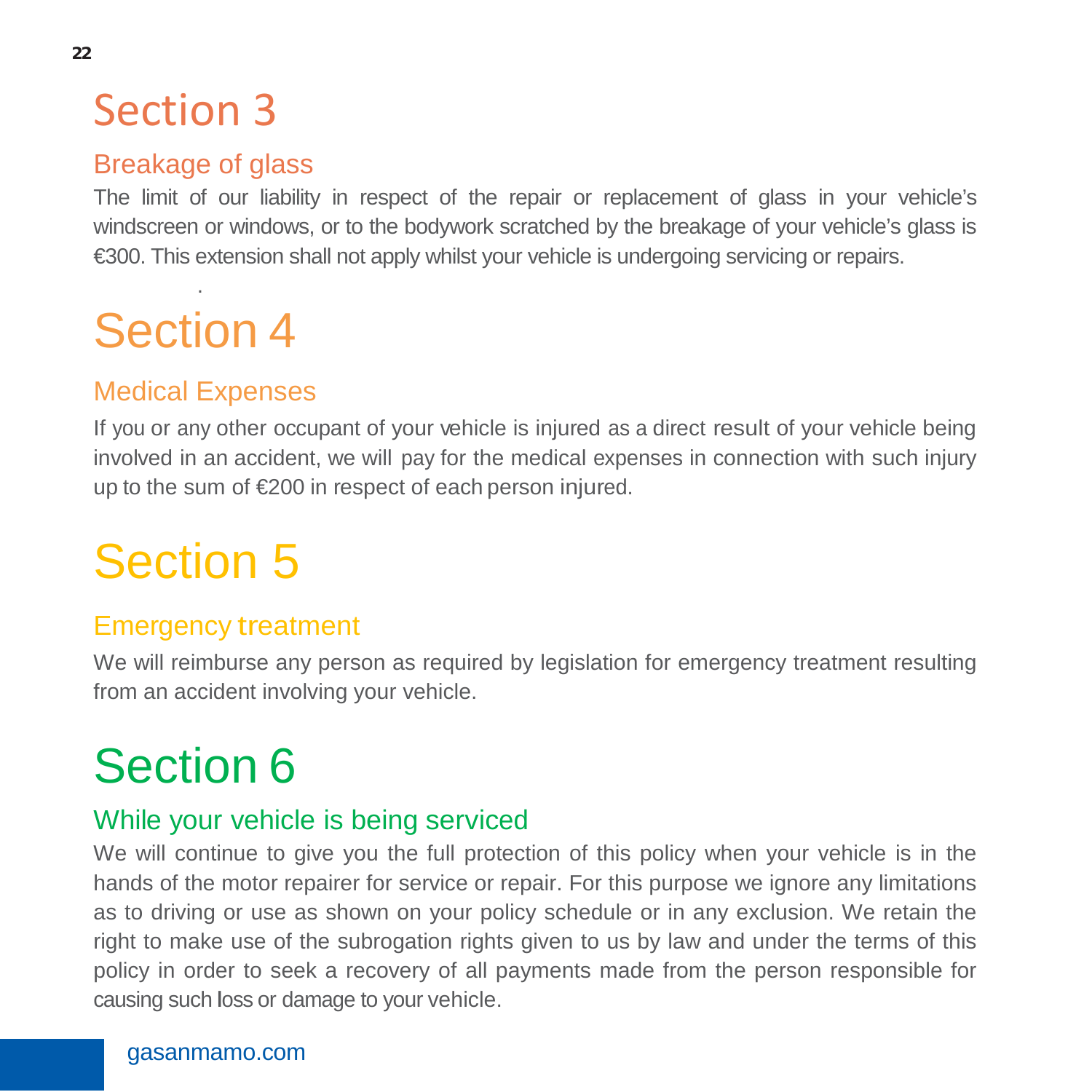## Section 7

## If you take your vehicle abroad

#### A - Minimum cover for use abroad

This policy provides the minimum cover you need by law for your vehicle when using it in any designated state. The level of cover we provide will be the minimum necessary to keep to the laws on compulsory insurance in the country where the event happened; or, the minimum cover needed either in that country or in Malta, whichever is higher.

This cover will apply provided that your vehicle is registered in Malta within 30 days from the date of its purchase.

This policy is intended to provide insurance protection for vehicles that are registered in Malta and that are based in Malta. If you intend to use your vehicle outside Malta other than for short trips not exceeding 45 days in total in any one period of insurance, you must notify us of this immediately.

All designated states have agreed that a Green Card is not necessary for cross border travel. Your certificate of motor insurance should, therefore, provide sufficient evidence that you are complying with the laws on the compulsory insurance of motor vehicles in any of these countries that you visit. If, however, you contact us one working day before departure, we will be able to provide you with useful information on driving abroad, what to do and who to contact in the event of an accident.

#### Travelling with your vehicles to countries other than designated states

We may be prepared to extend cover to certain of these countries on request, in which case we will provide you with a Green Card and an additional premium will be required. You must contact us at least two weeks before so that we can prepare the necessary documentation.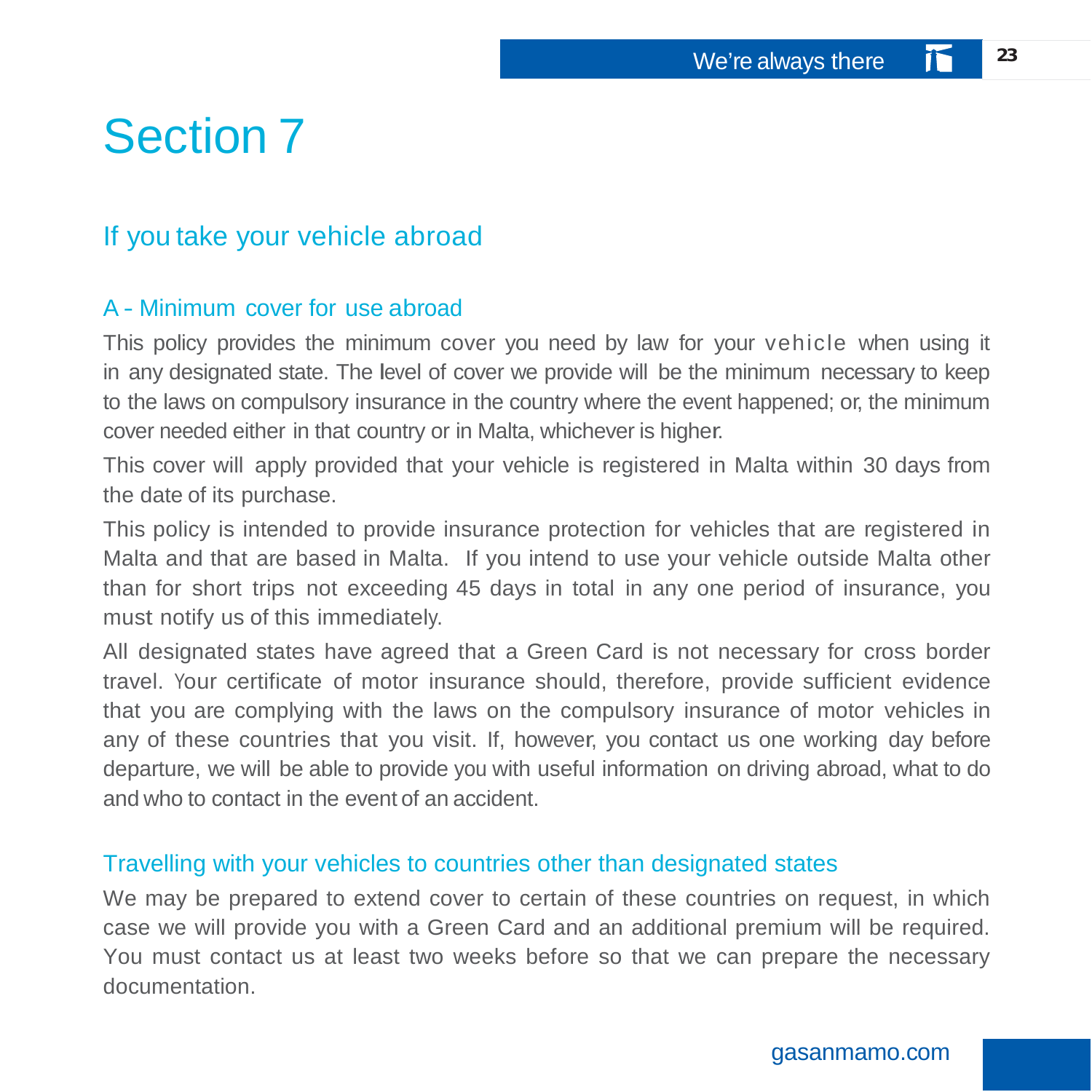## GENERAL EXCEPTIONS

*Your policy does not cover the following:*

- *1. Any claim if any person insured under this policy does not keep to the terms, exceptions and conditions of this policy. The cover will also not apply if they can claim under another policy.*
- *2. Any accident, injury, loss or damage while any vehicle insured under this policy is being:*
	- *a. used otherwise than for the purposes described under the 'Limitations as to Use' section of your certificate of motor insurance and/or policy schedule; and*
	- *b. driven by, or is in the charge of, any person who:*
		- *i. not described under the section of your certificate of motor insurance and/or policy schedule headed 'authorised drivers'; and*
		- *ii. does not hold or has not held a licence to drive the vehicle insured or has been disqualified from holding or obtaining such a licence; and*
		- *iii. is not complying with the terms and conditions of the licence; and*
		- *iv. at the time of driving the driver is under the influence of intoxicating liquor or drugs (other than drugs taken under medical supervision and not for the treatment of drug addiction).*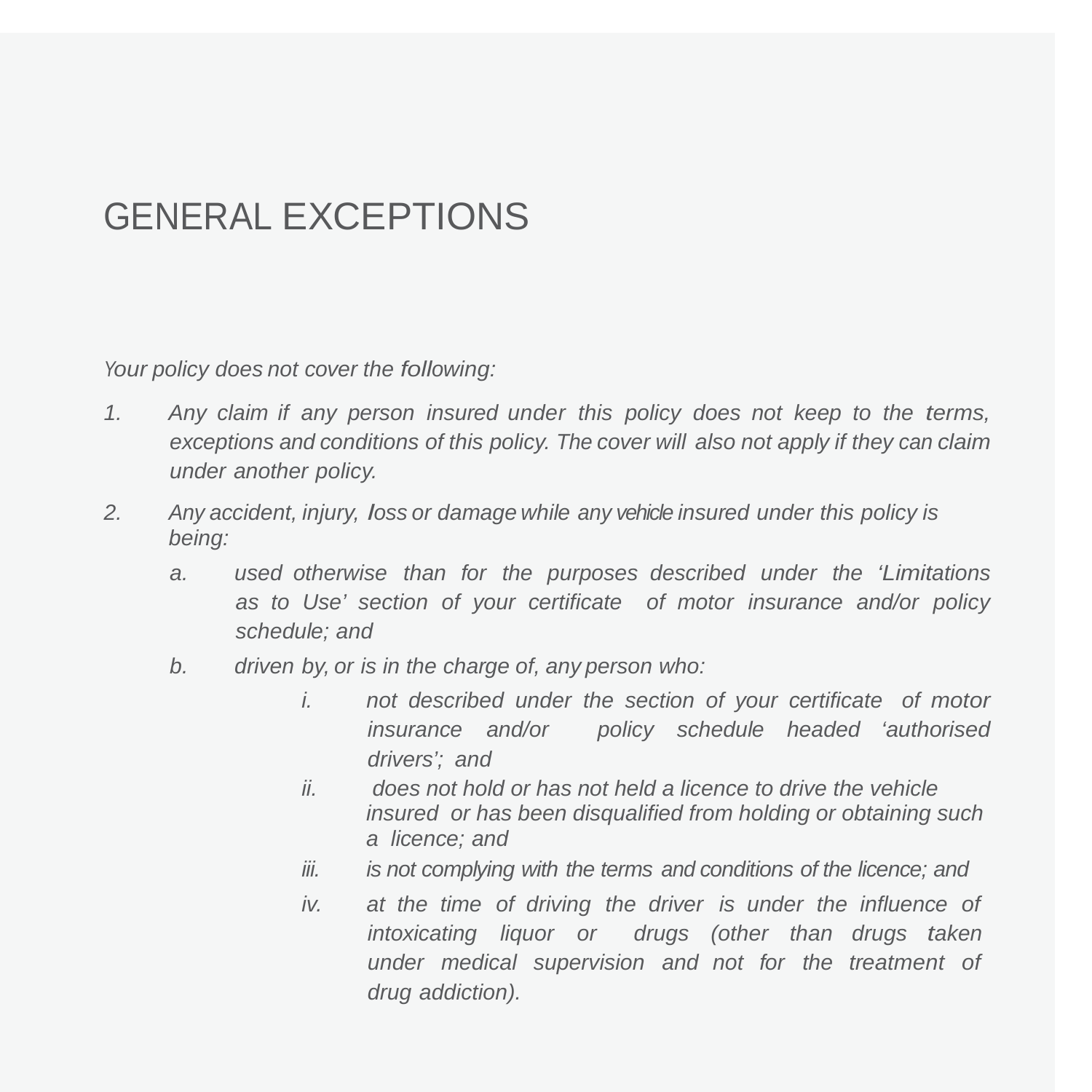*We will not withdraw this cover:*

- *a. while your vehicle is in the custody or control of a member of the motor trade for the purposes of maintenance or repair, or of a hotel or restaurant or car parking service;*
- *b. if the loss or damage to your vehicle was caused as a result of theft.*
- *3. Any liability you have accepted solely by virtue of an agreement but which would not attach if that agreement did not exist.*
- *4. Any amounts payable under this policy which are unrecoverable from any third party solely due to an agreement or contract.*
- *5. Loss or destruction of, or damage to, any property whatsoever, or any loss or expense whatsoever or any consequential loss, and any legal liability of whatsoever nature directly or indirectly caused by or contributed to by or arising from:*
	- *a. ionising radiations or contamination by radioactivity from any irradiated nuclear fuel or from any nuclear waste from the combustion of nuclear fuel;*
	- *b. the radioactive, toxic explosive or other hazardous properties of any explosive nuclear assembly or nuclear component thereof.*
- *6. Any consequence of war, invasion, act of foreign enemy, hostilities (whether war be declared or not) civil war, rebellion, insurrection or military or usurped power, detention, seizure, confiscation or any attempt thereat except so far as is necessary to meet the requirements of legislation.*
- *7. Any consequence of civil commotion assuming the proportions of or amounting to a popular rising.*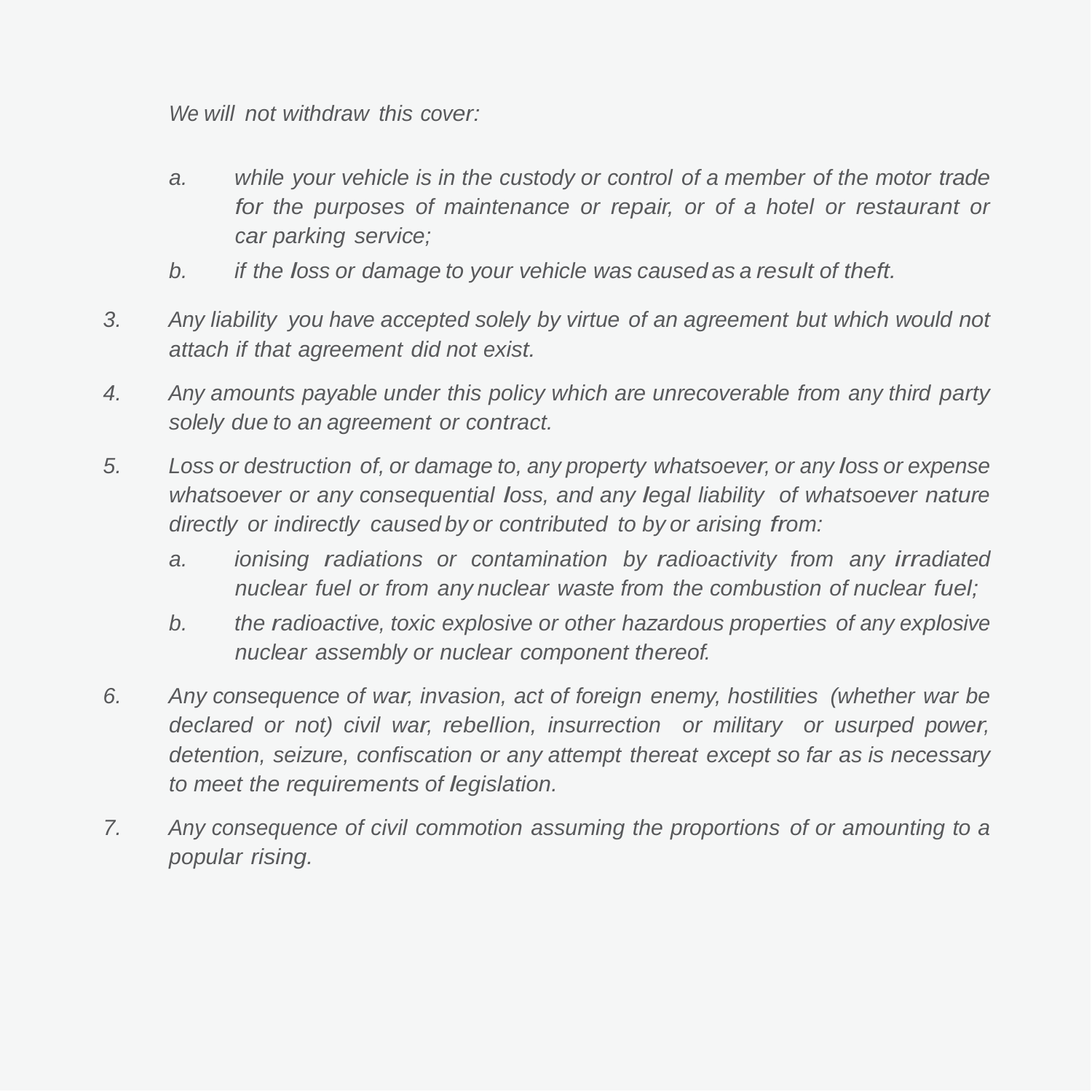*8. Death, disability, loss, damage, destruction, any legal liabilities, cost or expense including consequential loss, of whatsoever nature, directly or indirectly caused by, resulting from or in connection with any act of terrorism regardless of any other cause or event contributing concurrently o r in any other sequence to the loss or any action taken in controlling, preventing, suppressing or in any way relating to terrorism.*

*For the purpose of this policy an act of terrorism means:*

- *a. the use of threat of force, violence; and/or*
- *b. harm or damage to life or to property including, but not limited to, nuclear radiation and/or contamination by chemical and/or biological agents, by any person(s) or group(s) of persons, committed for political, religious, ideological or similar purposes expressed or otherwise and/or to put the public or any section of the public in fear.*
- *9. Any liability, accident, injury loss or damage if your car:*
	- *a. is not registered in Malta unless it is in the process of being registered;*
	- *b. is not normally based in Malta;*
	- *c. has been previously certified as unable to be repaired by an approved motor surveyor or other expert unless you are able to present satisfactory evidence that the vehicle was repaired and made roadworthy.*
- *10. Any liability, accident, injury, loss or damage arising outside the territorial limits.*
- *11. Any liability, accident, injury, loss or damage arising as a result of your vehicle being used for racing, pace-making, reliability trial or speed testing, off-roading or use for any purpose in connection with the motor trade.*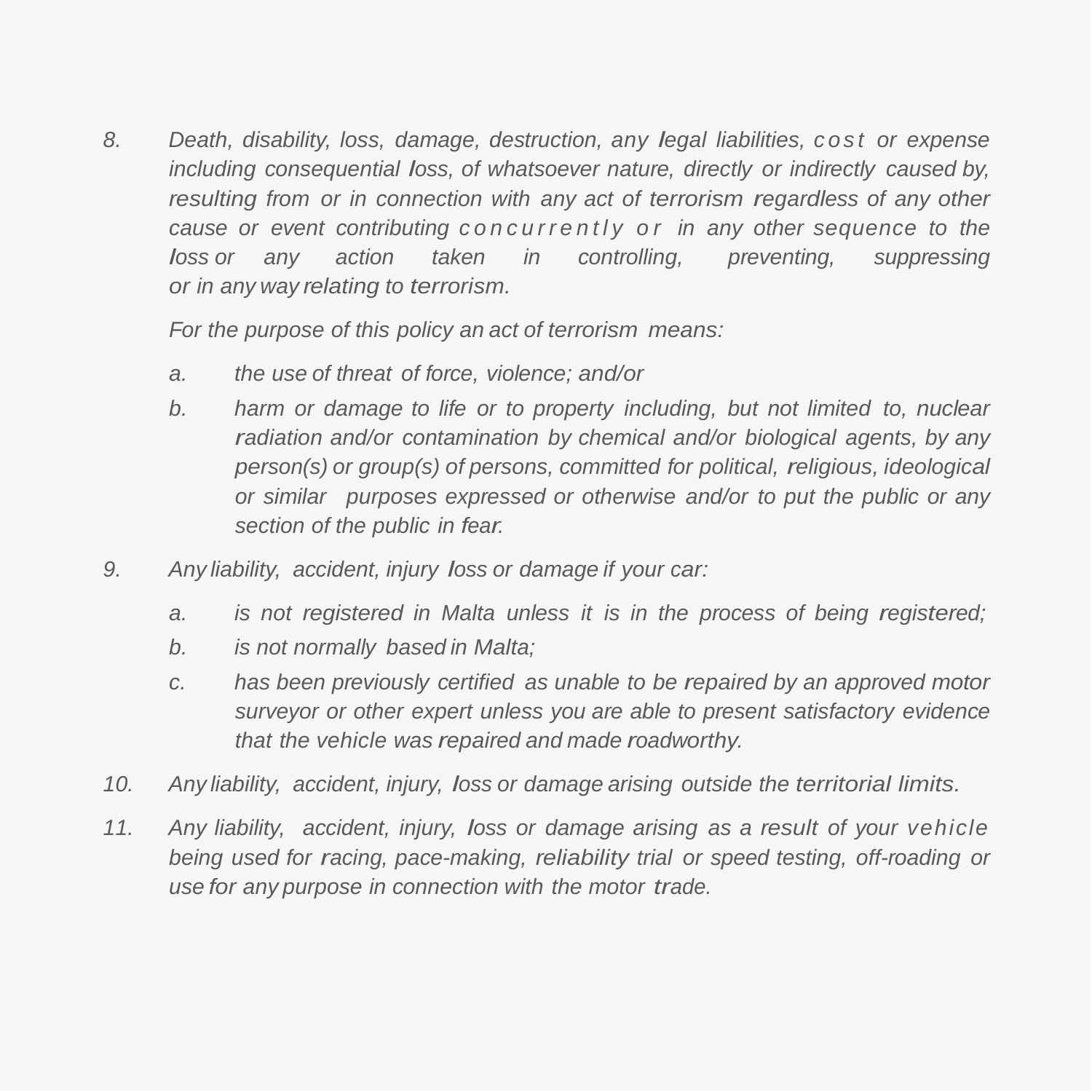- *12. Any liability, accident, injury, loss or damage in respect of your vehicle in relation to which you have entered into any contract of sale or purported contract of sale whether this transaction constitutes a valid contract or not or would have constituted a valid contract but for the failure to comply with the provisions of any legislation applicable to the sale of vehicles.*
- *13. Any liability, accident, injury, loss or damage if at the time of the accident the number of passengers carried in your vehicle exceeds the number indicated in your policy schedule.*
- *14. Any liability, accident, injury, loss or damage caused by the use of your vehicle as a weapon with the intent to cause loss, damage or injury to any person.*
- *15. Any motor vehicle where the mileage exceeds 1,000 miles in any one period of insurance. This limit will apply in the aggregate where the policyholder owns and has licensed more than one vehicle under the Collectors' Multi Vehicle Scheme.*
- *16. Any liability to pay any claim or pay any benefit hereunder to the extent that the provision of such cover, payment of such claim or provision of such benefit would expose us to any sanction, prohibition or restriction under United Nations resolutions or the trade or economic sanctions, laws or regulations of the European Union, United Kingdom or United States of America, or any of its states*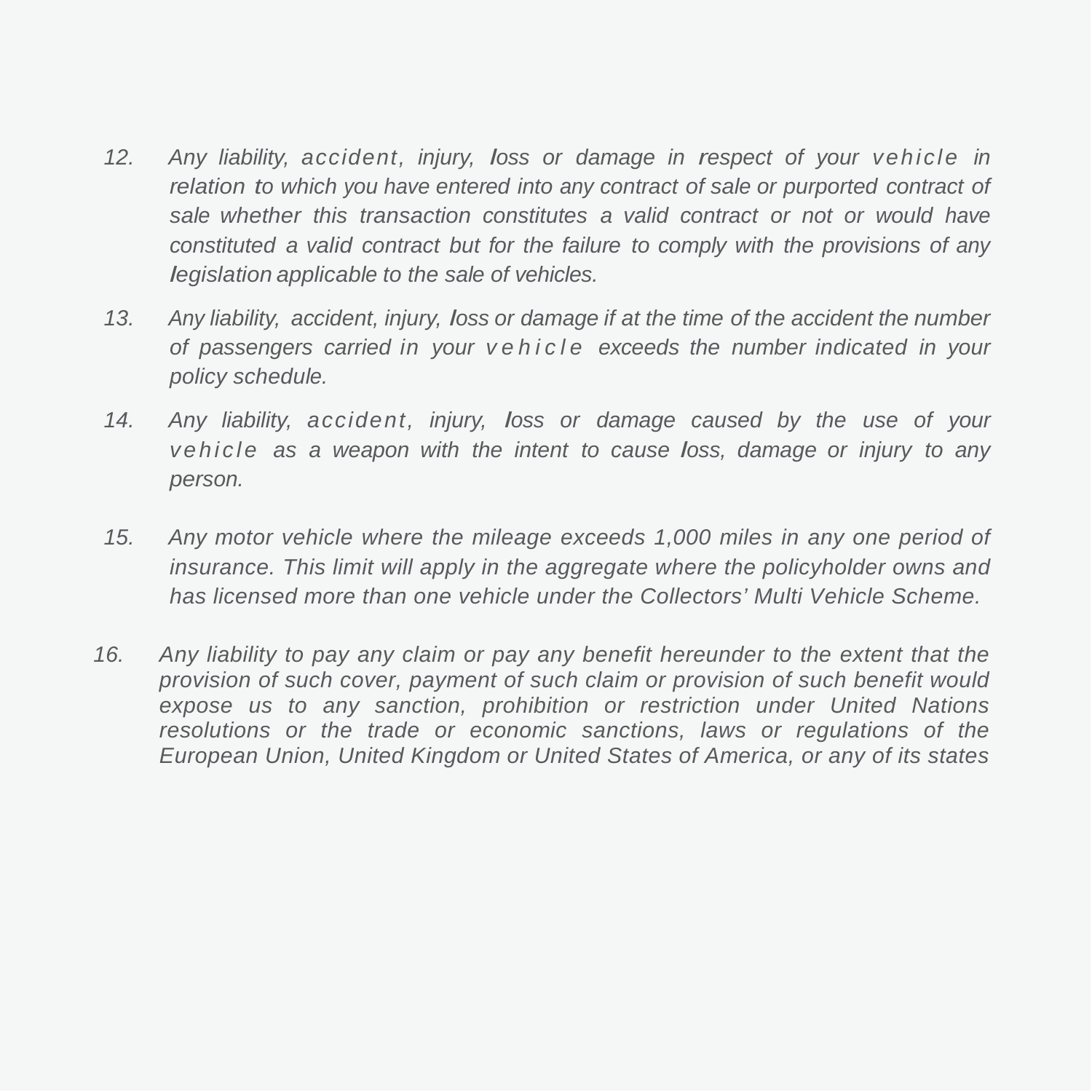## CONDITIONS

#### 1. CLAIMS PROCEDURE

As soon as reasonably possible after any accident, injury, loss or damage, you or your legal representatives must notify us giving full details of the incident. Any communication you receive about the incident should be forwarded to us immediately unanswered.

It shall be a condition precedent to your right to be indemnified under this policy that you or your legal representatives must let us know immediately in writing if anyone insured under this policy is to be prosecuted as a result of the incident, or if there is to be an inquiry, or becomes aware of any legal or judicial proceedings brought or threatened, whether in Malta or in a foreign court or tribunal. In the event of theft or other criminal act which may give rise to a claim under this policy, you or any other person claiming indemnity under this policy must advise the police authorities immediately and cooperate with us to convict the offender.

You, or anyone else claiming under this policy, must not admit to any claim, promise any payment or refuse any claim without our written consent. We may at our option take over and conduct in your name, or the name of the person claiming under the policy, the defence or settlement of any claim or take proceedings for our own behalf but in your name, or in the name of anyone else insured by this policy to recover any payment we have made under this policy. We shall have full discretion in the conduct of any proceedings or the settlement of any claim. The person who is seeking payment under this policy shall give us all the information and assistance necessary for us to achieve a settlement.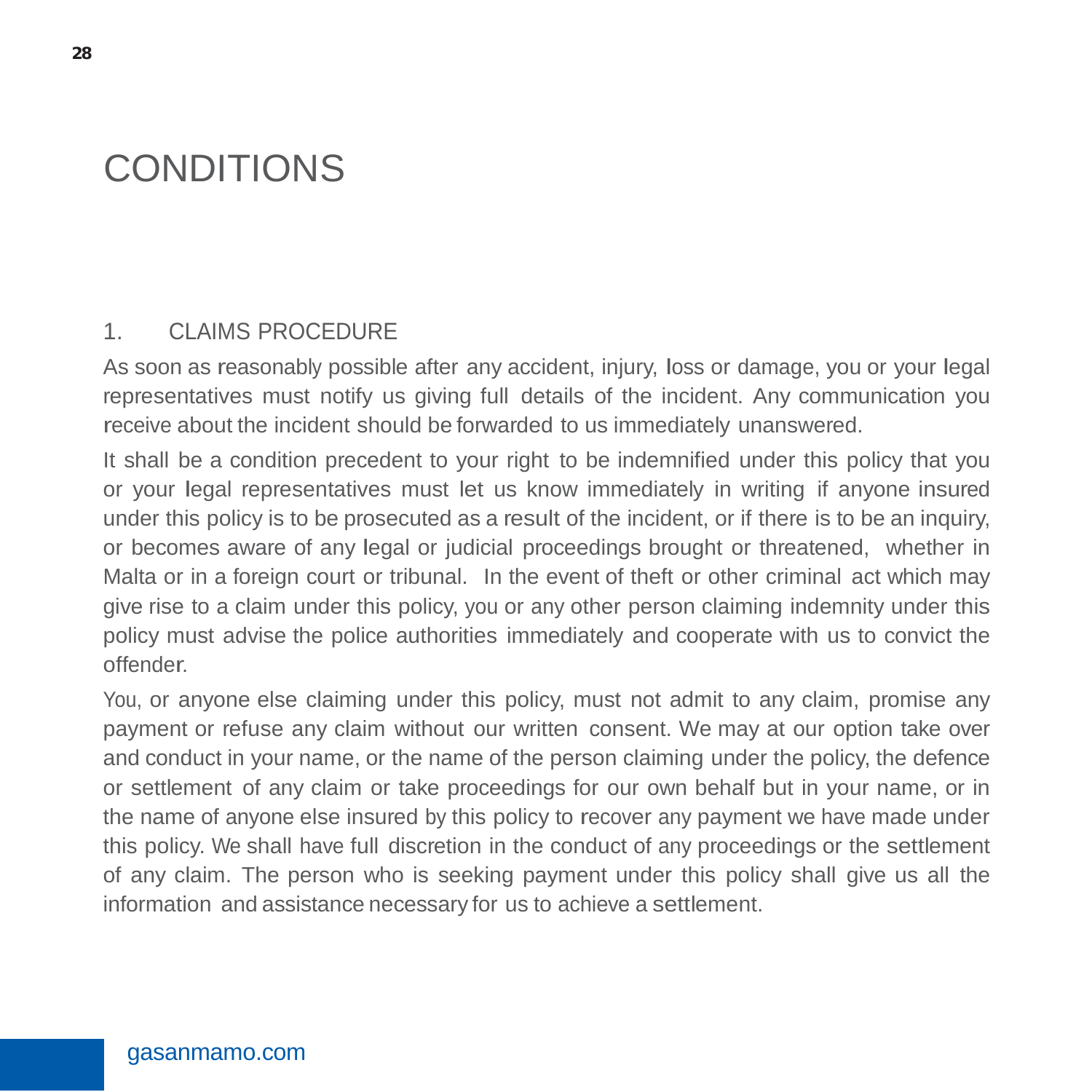## 2. CANCELLATION BY US

We or any agent appointed by us and acting with our specific authority may cancel this policy by sending not less than seven days' notice of cancellation to your last known address. We will calculate the premium for the period we have been insuring you and refund any balance.

You will be required to return your certificate of motor insurance to us. Please note that it is an offence under current legislation not to surrender the certificate within seven days of the cancellation date.

### 3. CANCELLATION BY YOU

You may cancel this policy as long as you are able to present evidence that your vehicle has been transferred to a new owner, or insured by another insurer, or else that the vehicle has been registered as "garaged", "scrapped" or "exported" in accordance with any Transport Malta rules and regulations effective at the time of cancellation. You are required to return your certificate of motor insurance to us.

Unless you have made a claim during the current period of insurance, we will calculate the charge for the expired portion of your insurance using our short period rates to the date we receive your certificate of motor insurance and refund any amount due to you.

No refund of premium may be given if a claim has been registered on the policy during the current period of insurance.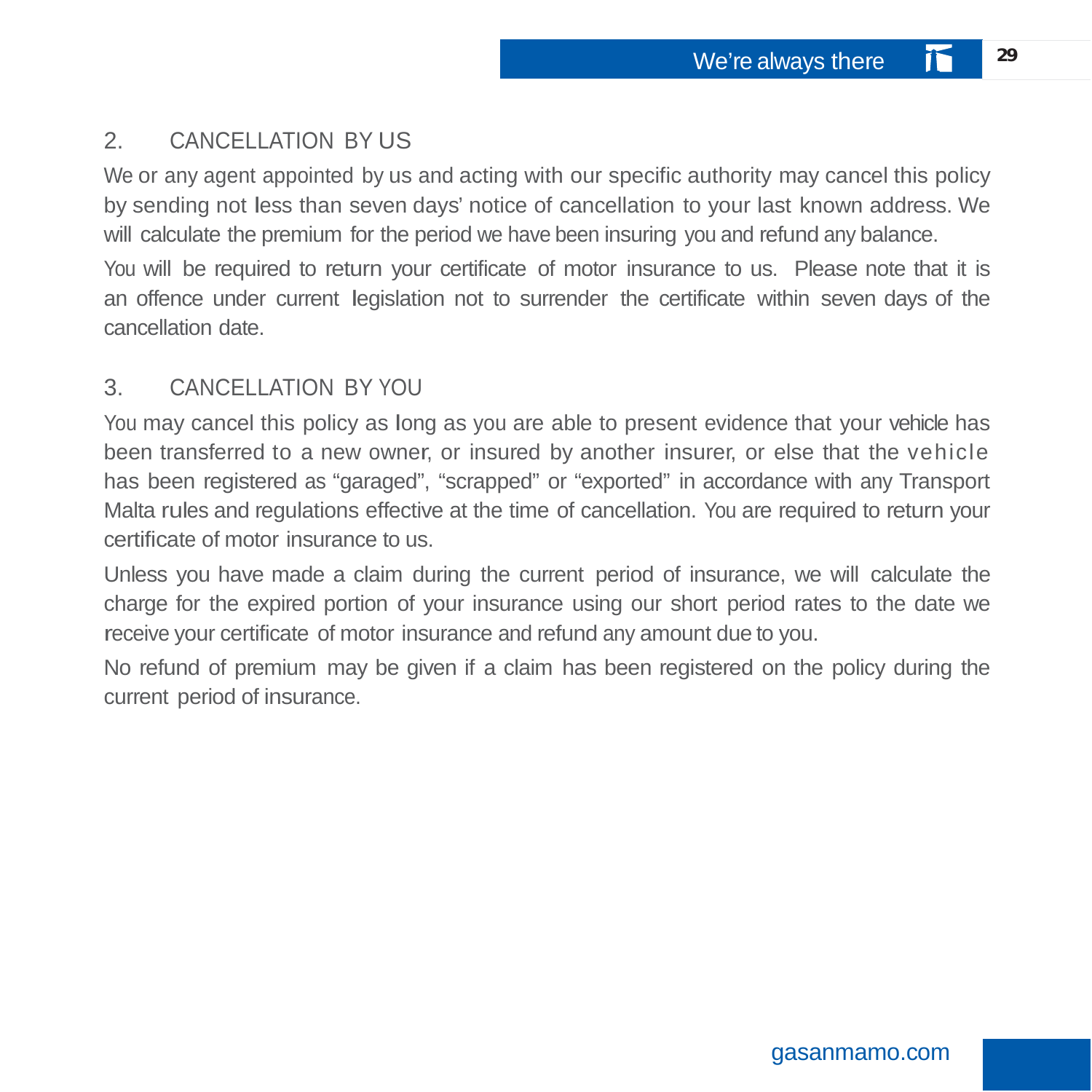## 4. SHORT PERIOD RATES

| Period of Insurance not exceeding: | % of Annual Premium due to You |
|------------------------------------|--------------------------------|
| 30 days                            | 85%                            |
| 60 days                            | 75%                            |
| 90 days                            | 67%                            |
| 120 days                           | 60%                            |
| 150 days                           | 50%                            |
| 180 days                           | 40%                            |
| 210 days                           | 30%                            |
| 240 days                           | 20%                            |
| 300 days                           | 10%                            |

If the period of insurance exceeded 300 days no return premium is due. In all cases a minimum premium of €12 per vehicle will be retained by us.

## 5. OTHER INSURANCE

If at the time of any claim arising under this policy there is any other insurance policy covering the same loss, damage or liability, we will only pay our share of the claim.

## 6. YOUR DUTY TO PREVENT LOSS OR DAMAGE

You shall at all times take all reasonable steps to safeguard your vehicle from loss or damage. This includes closing all windows, including sunroof while ensuring that you activate any anti- theft device fitted and removing any audio equipment or parts of it where physically possible when you leave the vehicle unattended. You shall maintain your vehicle in an efficient and roadworthy condition and we shall have, at all times, free access to examine your vehicle and trailer.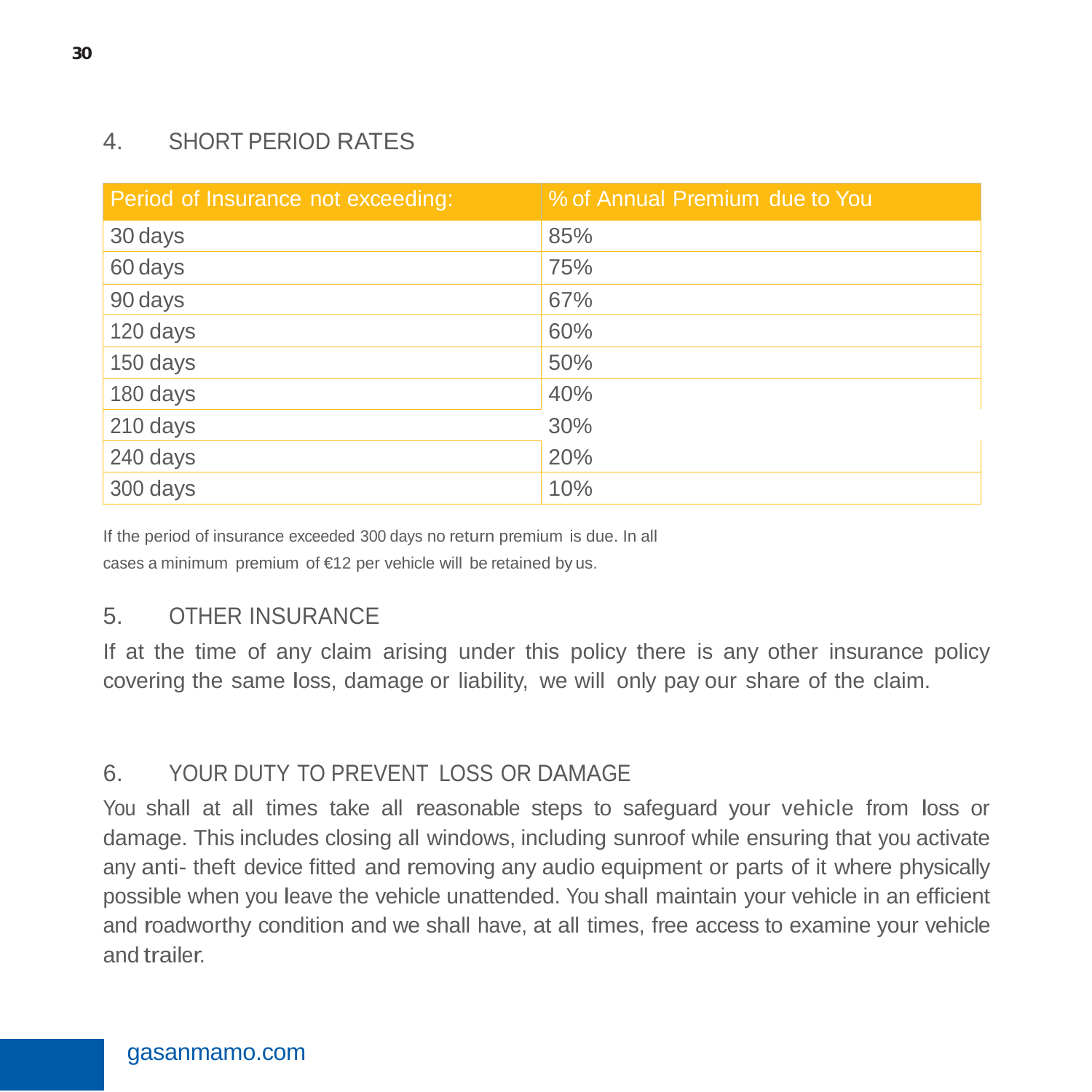## 7. ARBITRATION

All differences arising out of this policy shall be referred to the decision of an arbitrator appointed under the provisions of the Arbitration Act 1996 within one month after a written request by you or us. An award must be made by the arbitrator before any court proceedings can be started against us. If we refuse liability for a claim and this claim is not referred to arbitration within one year from the date of such refusal, the claim shall be deemed to have been withdrawn and cannot subsequently be revived.

## 8. YOUR DUTY TO COMPLY WITH POLICY CONDITIONS

Our provision of insurance under this policy is conditional upon you observing and fulfilling the terms, provisions and conditions of this policy. We will only provide the insurance described in this policy if the information given on your proposal form and declaration is to the best of your knowledge and belief, correct and complete.

You have a duty to inform us of any facts the knowledge of which could affect our decision to accept the insurance or the terms under which we would accept it.

## 9. FRAUD

If any claim is in any way fraudulent or if you or anyone acting on your behalf has used any fraudulent means or devices, including but not limited to inflating or exaggerating the claim or submitting forged or falsified documents, all benefit under this policy shall be forfeited.

## 10. OWNERSHIP

You must tell us if the vehicle insured under this policy belongs to anyone else or is sold or purported to be sold to anyone else or is being used regularly by another person.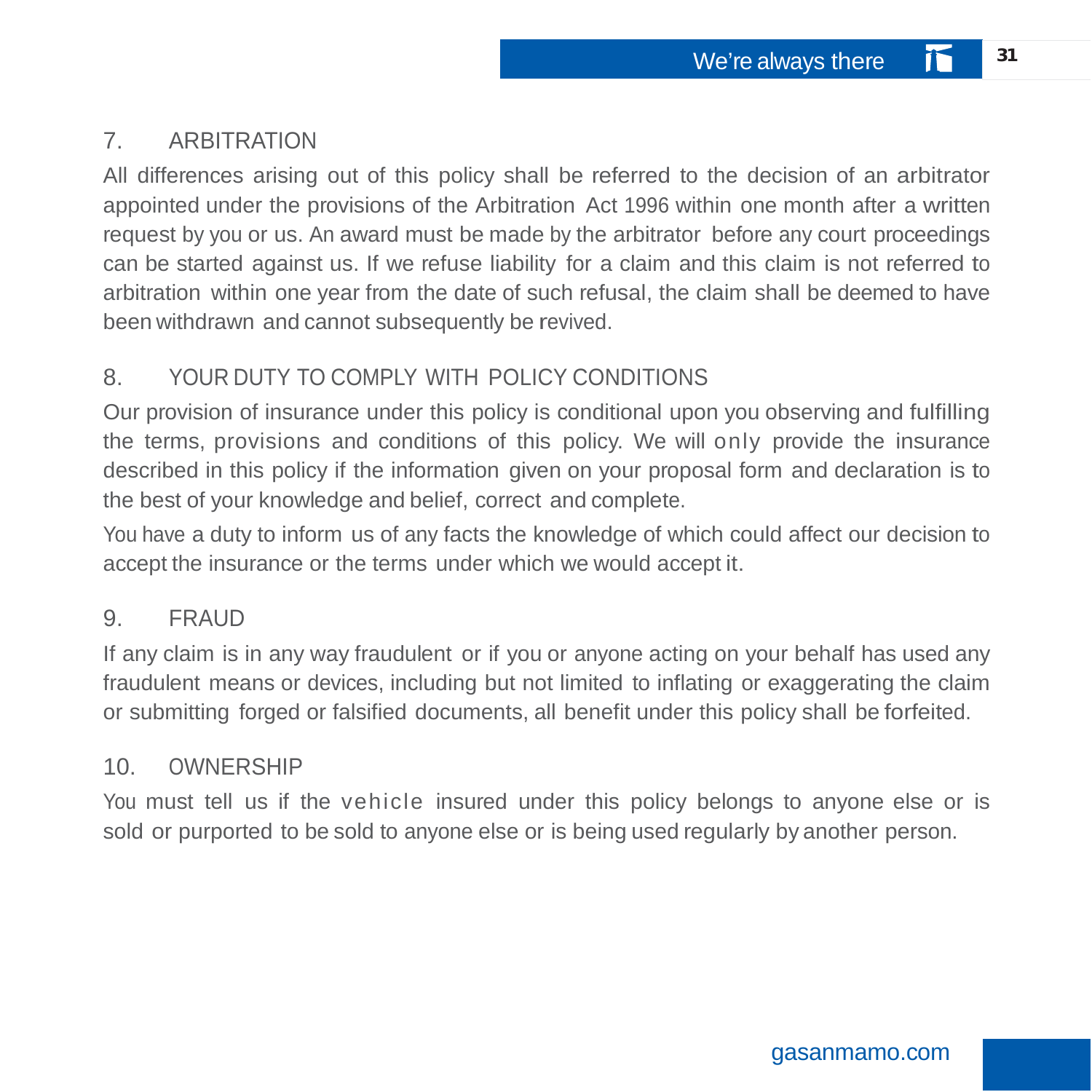## 11. PAYMENTS MADE UNDER COMPULSORY INSURANCE REGULATIONS AND RIGHTS OF RECOVERY

If the law of any country in which this policy operates requires us to settle a claim which, if this law had not existed we would not be obliged to pay, we reserve the right to recover such payments from you and/or from the person who incurred the liability.

## 12. SUBMISSION TO FOREIGN COURT OR TRIBUNAL

Without prejudice to the Jurisdiction Clause set out in this policy, it shall be a condition precedent to your right to be indemnified under this policy that you do not voluntarily submit to the jurisdiction of a foreign court or tribunal, whether by means of entering an appearance or by means of a choice of court or jurisdiction agreement, without our previous consent in writing. Provided that, this condition shall not apply to judicial proceedings brought before a court or tribunal of a designated state which would have had jurisdiction against you, irrespective and independently of your submission to its jurisdiction. For the purposes of this condition, "foreign court or tribunal" means a court or other tribunal outside Malta.

## 13. DIRECT RIGHT OF ACCESS

Third parties may contact us directly in the event of an accident, loss or damage as allowed by legislation. In these circumstances we may deal with any claim, subject to legislation and to the terms and conditions of your policy.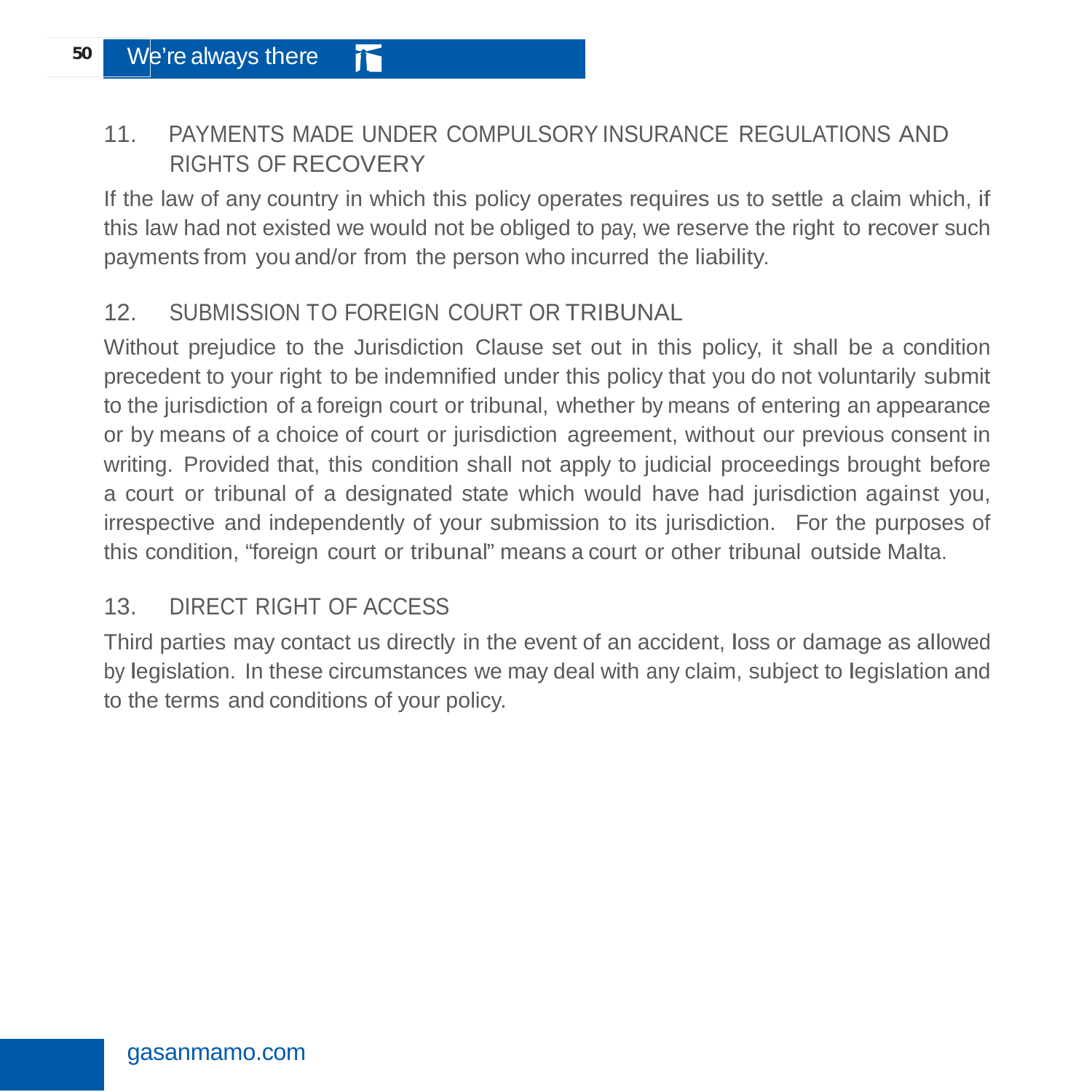## SERVICE INFORMATION

### HOW WE USE YOUR INFORMATION AND WHO WE SHARE IT WITH

It is a condition of the policy that you agree to the processing of personal data in the way set out in the Data Protection Statement. You have given us permission to do this when you signed the Data Protection Notice contained in the proposal form. All personal data provided by you will be treated in confidence and will not be disclosed to any third party except where the data subject has consented thereto or where permitted by law.

To the extent that the information provided by you constitutes personal data, you agree to the processing of such data for purposes which include:

- managing and administering your proposal for insurance;
- issuing your insurance policy and the collection of premiums and other bills;
- handling and settling of claims and paying other benefits;
- reinsurance or coinsurance:
- preventing, detecting, suppressing and prosecuting insurance fraud;
- establishing, exercising or defending a legal claim;
- meeting any other legal or contractual obligation;
- prospecting new insurance markets;
- internal management and actuarial activities;
- assessing creditworthiness, protecting credit and limiting relevant risks.

In addition you agree that we may pass some or all of the information that relates or is

#### gasanmamo.com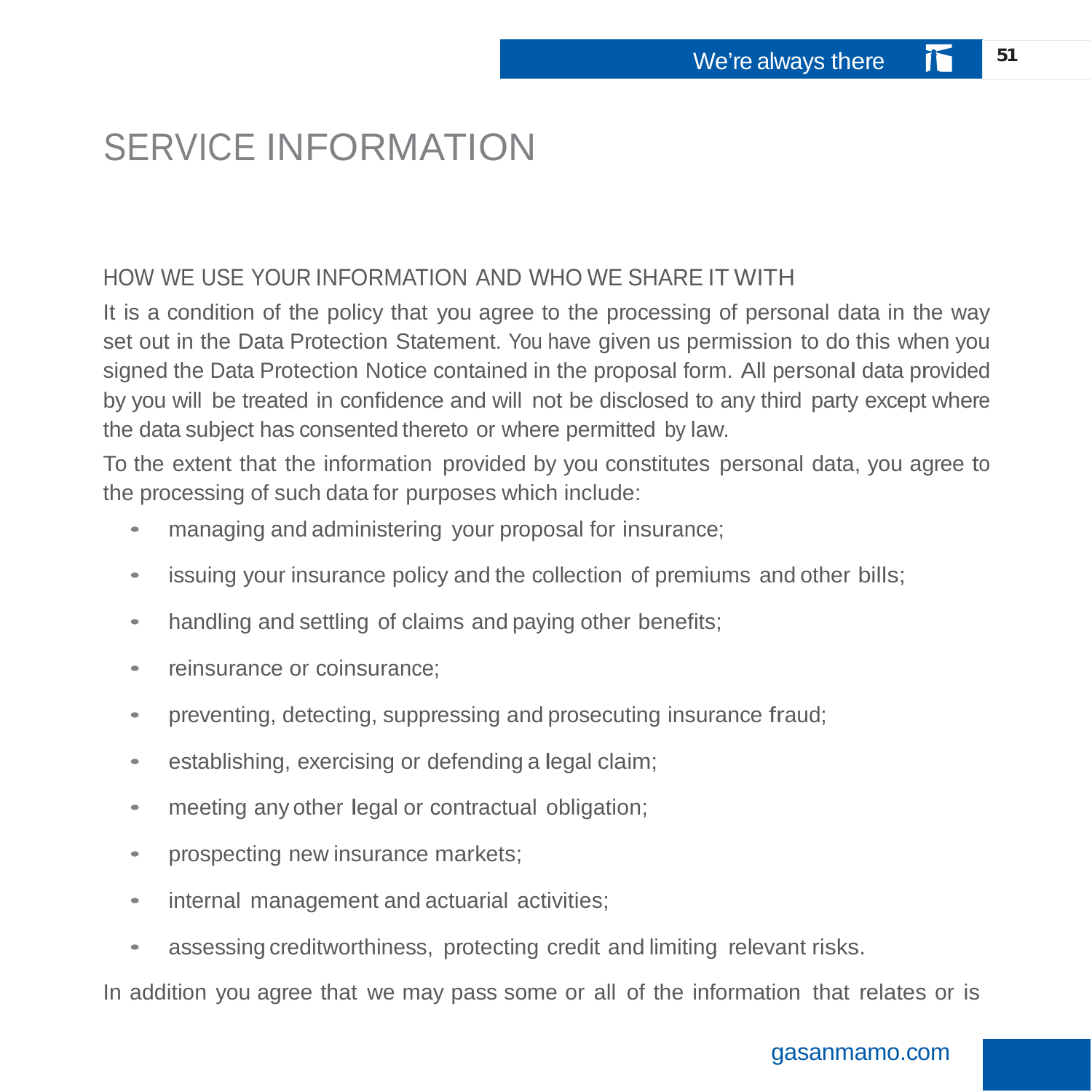ancillary to the claims history of persons who may claim under your policy to the Malta Insurance Fraud Platform, other insurance companies or to the Malta Insurance Association for any of the here stated purposes.

Information about you comprises of all details we hold about you, your transactions and includes information obtained from third parties. If you contact us electronically we may collect your electronic identifier, such as your IP address (Internet Protocol) and your telephone number as supplied by your service provider. We may also record telephone conversations.

In accordance with the Data Protection Act you may request a copy of the information we hold about you. A fee may be payable.

#### IMPORTANT INFORMATION

Under the Protection and Compensation Fund Regulations 2003, should the company be unable to meet all its liabilities to policyholders, compensation may be available.

Further information may be obtained by visiting the Malta Financial Services Authority website [www.mfsa.com.mt.](http://www.mfsa.com.mt/)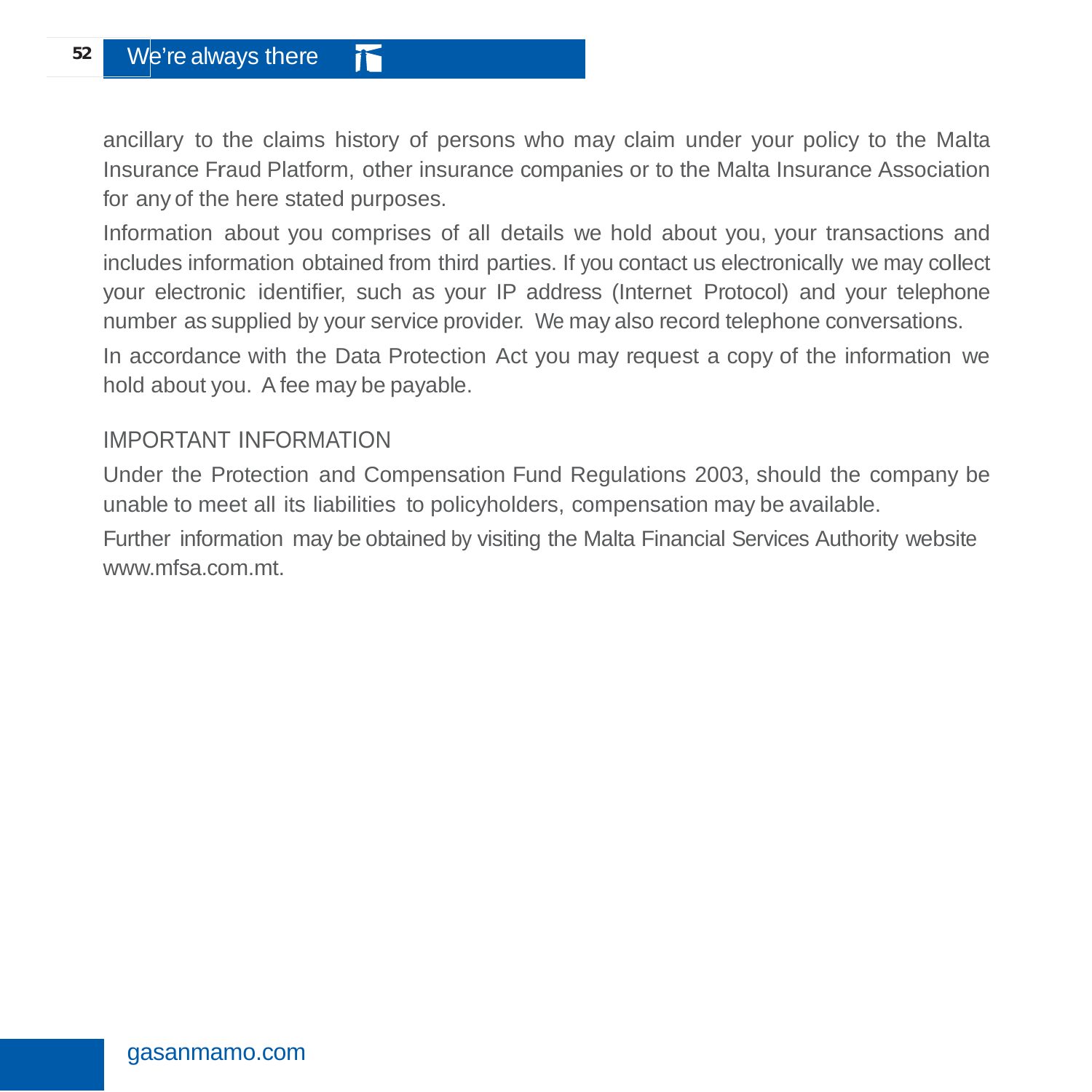## COMPLAINTS PROCEDURE

As a valued customer you are right to expect fairness and a swift and courteous service at all times. We recognise that sometimes you may be dissatisfied with our service. To help us improvewe would appreciate your honesty in telling us about your experience of our service – Your feedback will make all the difference.

#### WHAT SHOULD YOU DO?

- Step 1. Please speak to your usual insurance advisor or your GasanMamo Insurance Ltd contact.
- Step 2. If you remain dissatisfied or you feel your complaint remains unsolved please write to the Managing Director, GasanMamo Insurance Ltd, Msida Road, Gzira GZR1405 giving us your policy or claim number in any correspondence.
- Step 3. If, after making a complaint to us, you are still unhappy and feel the matter has not been resolved to your satisfaction you may wish to contact the Consumer Complaints Manager, Malta Financial Services Authority, Notabile Road, Attard BKR3000.

Following these procedures will not affect your right to take legal action.

#### TELEPHONE MONITORING

For our joint protection, telephone calls may be recorded and/or monitored.